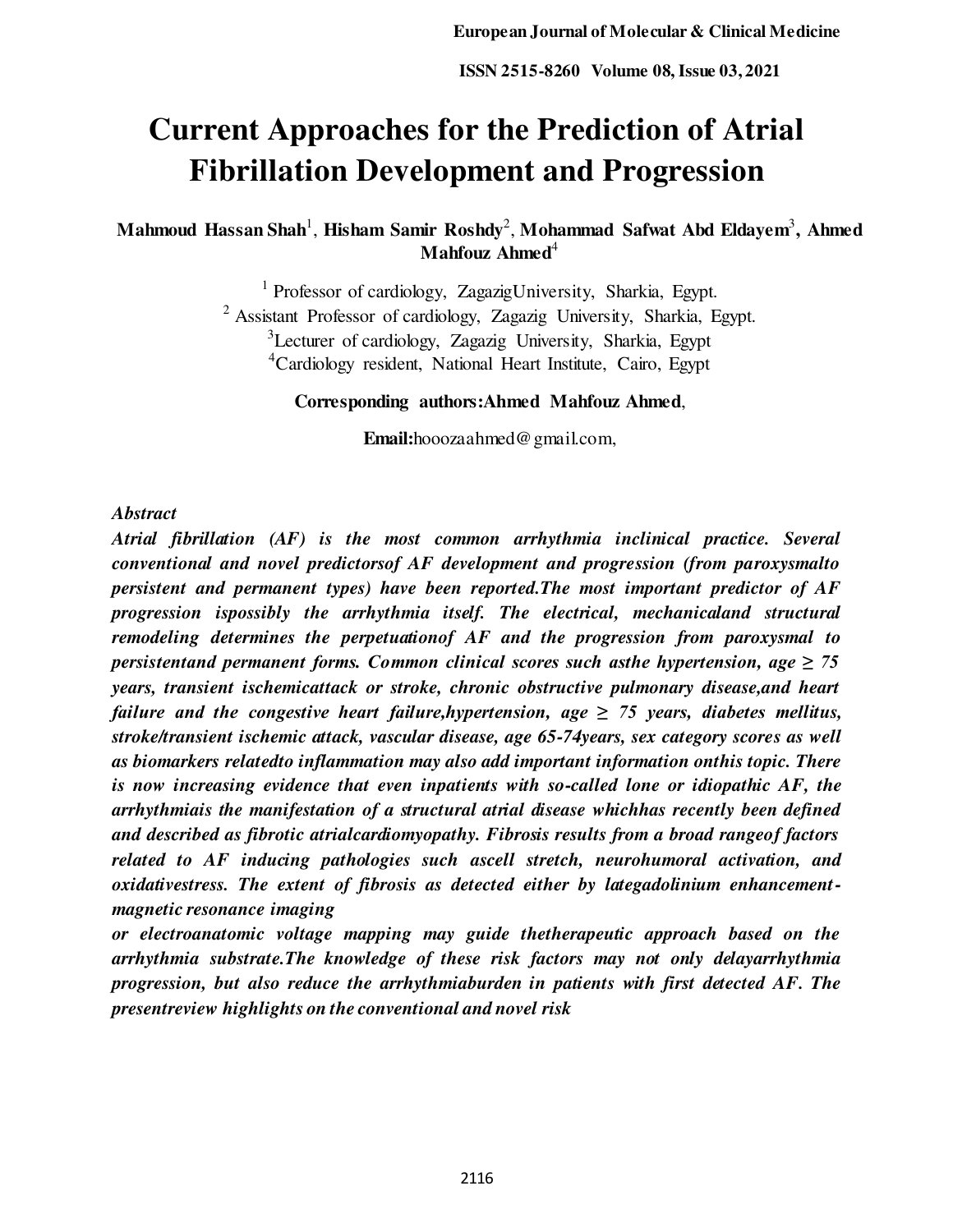#### **INTRODUCTION**

AF is a supraventricular tachyarrhythmia characterized by uncoordinated atrial activation with consequent deterioration of atrial mechanical function. On the ECG, rapid oscillations, or fibrillatory waves that vary in amplitude, shape, and timing, replaces consistent P waves, and there is an irregular ventricular response that is rapid when conduction is intact **[1] (Table 1)**. In prospective studies, the incidence of AF increases from less than 0.1% per year in people younger than 40 y to over 1.5% per year among women and 2% among men older than 80 years. In patients treated for HF, the 3-y incidence of AF was almost 10% **[2].** AF is independently associated with two-fold increased risk of all-cause mortality in women and a 1.5-fold increase in men. Death due to stroke can largely be mitigated by anticoagulation, while other cardiovascular deaths, for example due to heart failure and sudden death, remain common even in AF patients treated according to the current evidence base. AF is also associated with increased morbidity, such as heart failure and stroke. Contemporary studies show that  $20 - 30\%$ of patients with an ischaemic stroke have AF diagnosed before, during or after the initial event **[3].**The estimated prevalence of AF is 0.4-1% in the general population, increasing with age to 8% in those older than 80 y **[4].** Among men, the age-adjusted prevalence has more than doubled over a generation, while the prevalence in women has remained constant **[5].** The median age of patients with AF is about 75 years. The number of men and women with AF is about equal, but approximately 60% of those over 75 years old are female. Based on limited data, the ageadjusted risk of developing AF in blacks seems to be less than half that in whites. In populationbased studies, patients with no history of cardiopulmonary disease account for fewer than 12% of all cases of AF. In case series, however, the observed proportion of lone AF was sometimes greater than 30% **[6].** AF especially early-onset AF, has a strong heritable component that is independent of concomitant cardiovascular conditions **[7]**. A few young AF patients suffer from inherited cardiomyopathies mediated by disease-causing mutations. These monogenic diseases also convey a risk for sudden death. Up to one-third of AF patients carry common genetic variants that predispose to AF, albeit with a relatively low added risk. At least 14 of these common variants, often single nucleotide polymorphisms, are known to increase the risk of prevalent AF in populations **[8].** The most important variants are located close to the paired-like home-domain transcription factor 2 gene on chromosome 4q 25, these variants modify the risk of AF up to seven-fold **[9].** Several of the AF risk variants are also associated with cardio-embolic or ischemic stroke, possibly due to silent AF **[10].** Changes in atrial action potential characteristics, atrial remodeling, and modified penetration of rare gene defects61 have been suggested as potential mechanisms mediating increased AF risk in carriers of common gene variants **[11] (table 2).**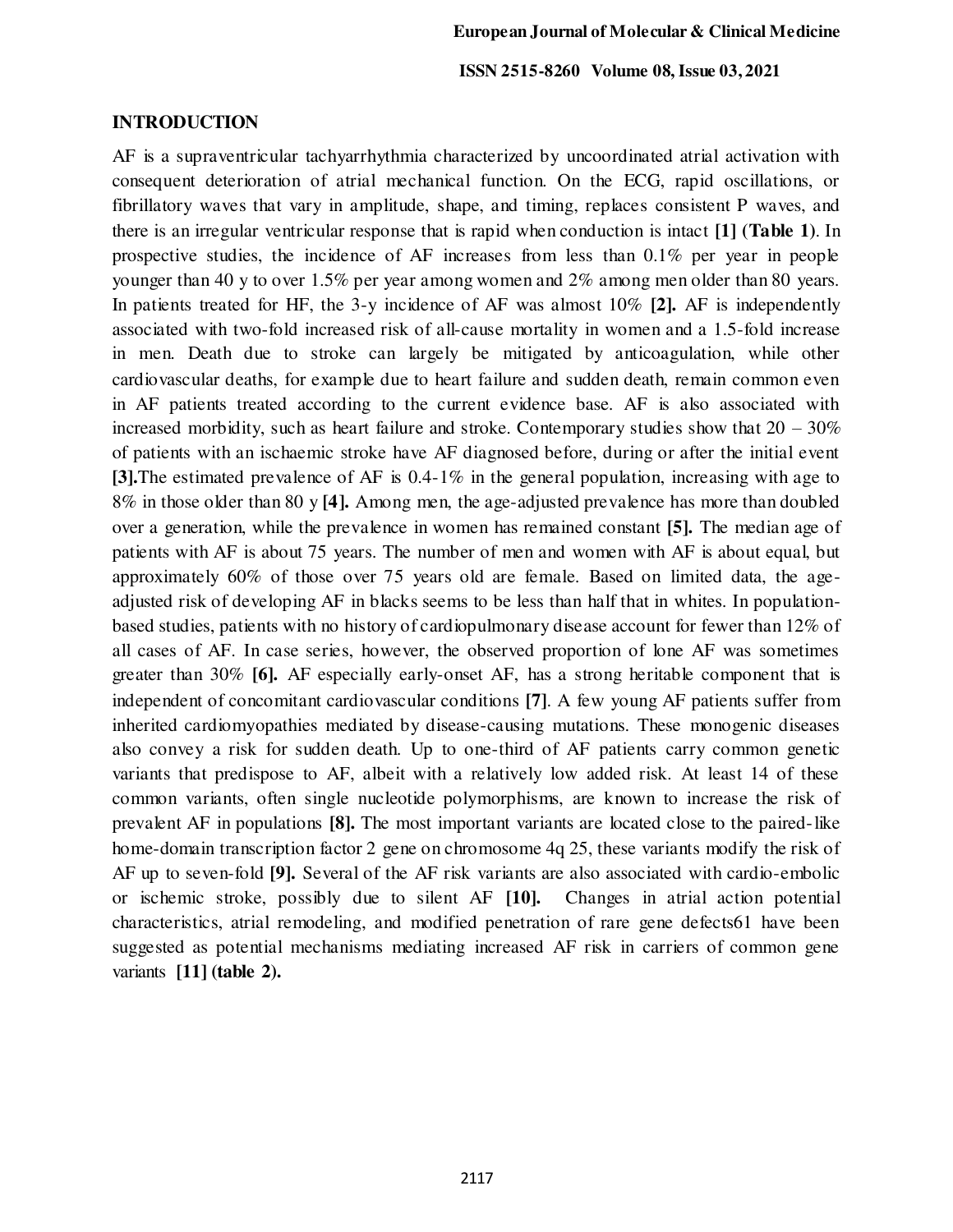| Term                  |                                                                            |     | Definition |     |     |     |                                                                 |           |     |              |
|-----------------------|----------------------------------------------------------------------------|-----|------------|-----|-----|-----|-----------------------------------------------------------------|-----------|-----|--------------|
| First diagnosed AF    |                                                                            | AF  | that       | has | not |     | been diagnosed                                                  | before,   |     | irrespective |
|                       | of                                                                         | the | duration   |     | of  | the | arrhythmia                                                      | <b>or</b> | the | presence     |
|                       | and severity of AF-related symptoms                                        |     |            |     |     |     |                                                                 |           |     |              |
| Paroxysmal AF         | AF that terminates spontaneously or with intervention within 7             |     |            |     |     |     |                                                                 |           |     |              |
|                       | days of onset may recur with variable frequency.                           |     |            |     |     |     |                                                                 |           |     |              |
| Persistent AF         | Continuous AF that is sustained $\geq 7$ days                              |     |            |     |     |     |                                                                 |           |     |              |
| Long-                 | Continuous $AF > 12$ months in duration.                                   |     |            |     |     |     |                                                                 |           |     |              |
| standingpersistent AF |                                                                            |     |            |     |     |     |                                                                 |           |     |              |
| Permanent AF          | If the patient and clinician make a joint decision to stop further         |     |            |     |     |     |                                                                 |           |     |              |
|                       | attempts to restore and/or maintain sinus rhythm acceptance of AF          |     |            |     |     |     |                                                                 |           |     |              |
|                       | represents a therapeutic attitude on the part of the patient and clinician |     |            |     |     |     |                                                                 |           |     |              |
|                       |                                                                            |     |            |     |     |     | rather than an inherent pathophysiological attribute of AF      |           |     |              |
| Non-valvular AF       |                                                                            |     |            |     |     |     | AF in the absence of rheumatic mitral stenosis, a mechanical or |           |     |              |
|                       | bio prosthetic heart valve, or mitral valve repair.                        |     |            |     |     |     |                                                                 |           |     |              |

**Table 1:** Types of AF *(Charitos et al., 2014)*.

**Table 2:** Clinical types of atrial fibrillation *(Andrade et al., 2014)*.

| AF type                                           | <b>Clinical presentation</b>                                                                                                                                                                                                                                                    | <b>Possible</b>                                                                                                                                                                                    |
|---------------------------------------------------|---------------------------------------------------------------------------------------------------------------------------------------------------------------------------------------------------------------------------------------------------------------------------------|----------------------------------------------------------------------------------------------------------------------------------------------------------------------------------------------------|
|                                                   |                                                                                                                                                                                                                                                                                 | pathophysiology                                                                                                                                                                                    |
| AF secondary<br>structural<br>to<br>heart disease | AF in patients with LV systolic<br>dysfunction, long-<br>diastolic<br><b>or</b><br>standing hypertension with LVH,<br>and/or other structural heart disease.<br>The onset of AF in these patients is a<br>common cause of hospitalization and<br>a predictor of poor outcome.   | Increased<br>atrial<br>pressure and atrial structural<br>remodeling, together<br>with<br>activation<br>of<br>the<br>sympathetic<br>and<br>renin-<br>angiotensin system.                            |
| <b>Focal AF</b>                                   | Patients with repetitive atrial<br>runs and frequent, short episodes of<br>paroxysmal atrial fibrillation. Often<br>highly symptomatic, younger patients<br>with distinguishable atrial waves<br>(coarse AF), atrial ectopy, and/ or<br>atrial tachycardia deteriorating in AF. | Localized triggers, in<br>most cases originating from<br>the pulmonary veins, initiate<br>AF. AF due to one or a few<br>re-entrant drivers is also<br>considered to be part of this<br>type of AF. |
| Polygenic AF                                      | AF in carriers of common gene<br>variants that have been associated                                                                                                                                                                                                             | Currently under study.<br>The presence of selected<br>variants<br>also<br>gene<br>may                                                                                                              |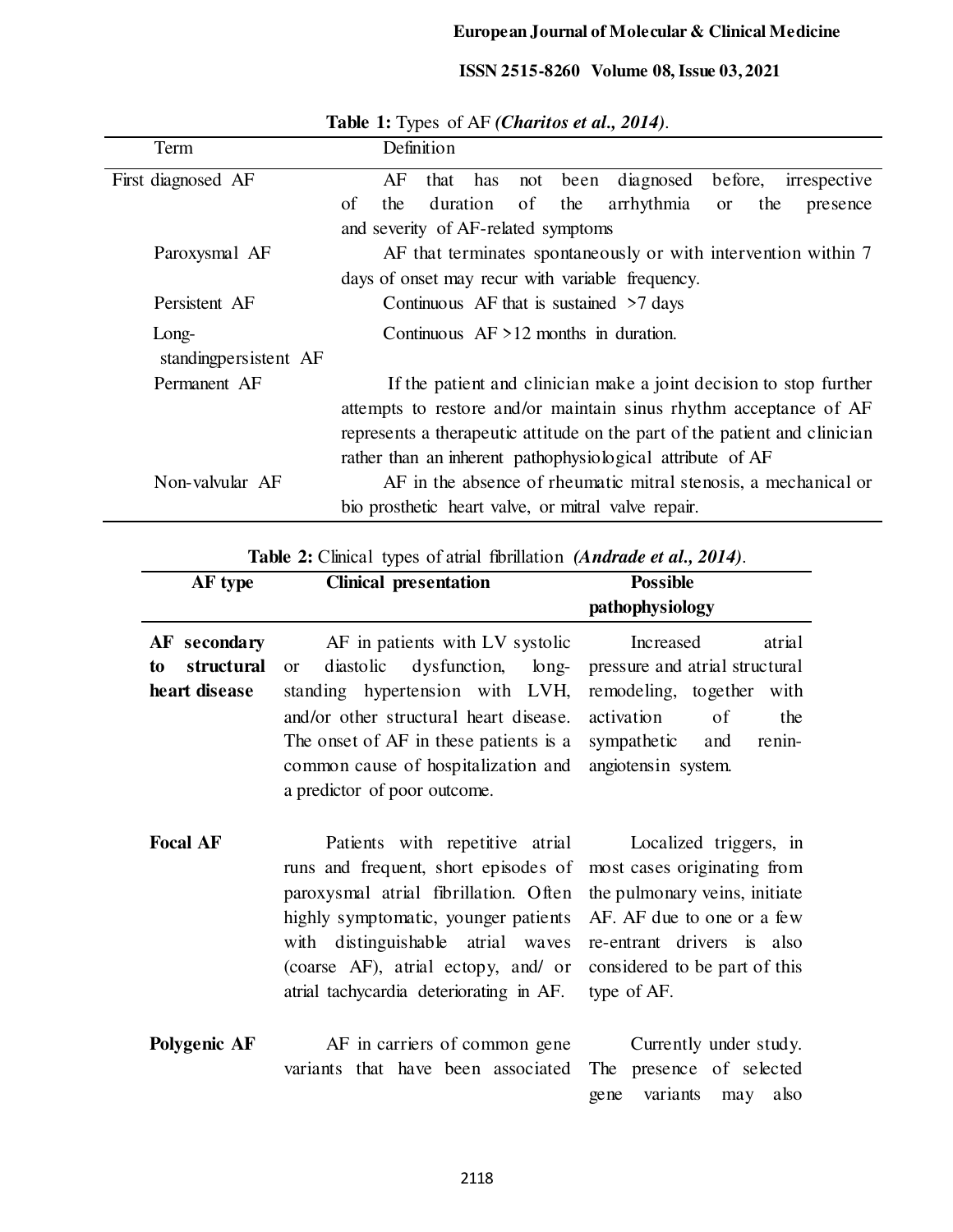|                                                                | with early onset AF.                                                                                                                                                                | influence<br>treatment<br>outcomes.                                                                                                                                                                                   |  |  |  |
|----------------------------------------------------------------|-------------------------------------------------------------------------------------------------------------------------------------------------------------------------------------|-----------------------------------------------------------------------------------------------------------------------------------------------------------------------------------------------------------------------|--|--|--|
| Post-operative<br>AF                                           | New onset of AF (usually self-<br>terminating) after major (typically<br>cardiac) surgery in patients who were<br>in sinus rhythm before surgery and<br>had no prior history of AF. | factors:<br>Acute<br>inflammation,<br>atrial<br>oxidative stress,<br>high<br>sympathetic<br>tone,<br>electrolyte changes,<br>and<br>volume overload, possibly<br>interacting with<br>a<br>pre-<br>existing substrate. |  |  |  |
| AF<br>with<br>mitral stenosis<br>or prosthetic<br>heart valves | AF in patients with mitral<br>stenosis, after mitral valve surgery<br>and in some cases other valvular<br>disease.                                                                  | Left atrial pressure<br>(stenosis)<br>and<br>volume<br>(regurgitation) load are the<br>drivers of<br>main<br>atrial<br>enlargement and structural<br>atrial remodeling in these<br>patients.                          |  |  |  |
| AF in athletes                                                 | Usually paroxysmal, related to<br>duration and intensity of training.                                                                                                               | Increased vagal tone<br>and atrial volume.                                                                                                                                                                            |  |  |  |
| Monogenic<br>AF                                                | AF in patients with inherited<br>cardiomyopathies.                                                                                                                                  | Arrhythmogenic<br>mechanisms responsible for<br>sudden death are likely to<br>contribute to the occurrence.                                                                                                           |  |  |  |

AF=atrial fibrillation, LV=left ventricular, LVH=left ventricular hypertrophy.

## **Risk Factors of AF Development and Progression**

The development and progression from paroxysmal to persistent and longstanding persistent AF has many risk factors[12]. Several conventional and novel risk factors have been proposed **(Figure 1).**

## *AF begets AF*

The most important predictor of AF progression is possibly AF itself[13]. At an early stage, AF determines an atrial electrophysiological, mechanical and structural atrial remodeling by shortening, mismatching and lengthening the atrial effective refractory periods (increase of dispersion) and by the depression of intra-atrial conduction and the loss of contractile function. The electrical, mechanical and structural remodeling determines the perpetuation of AF and the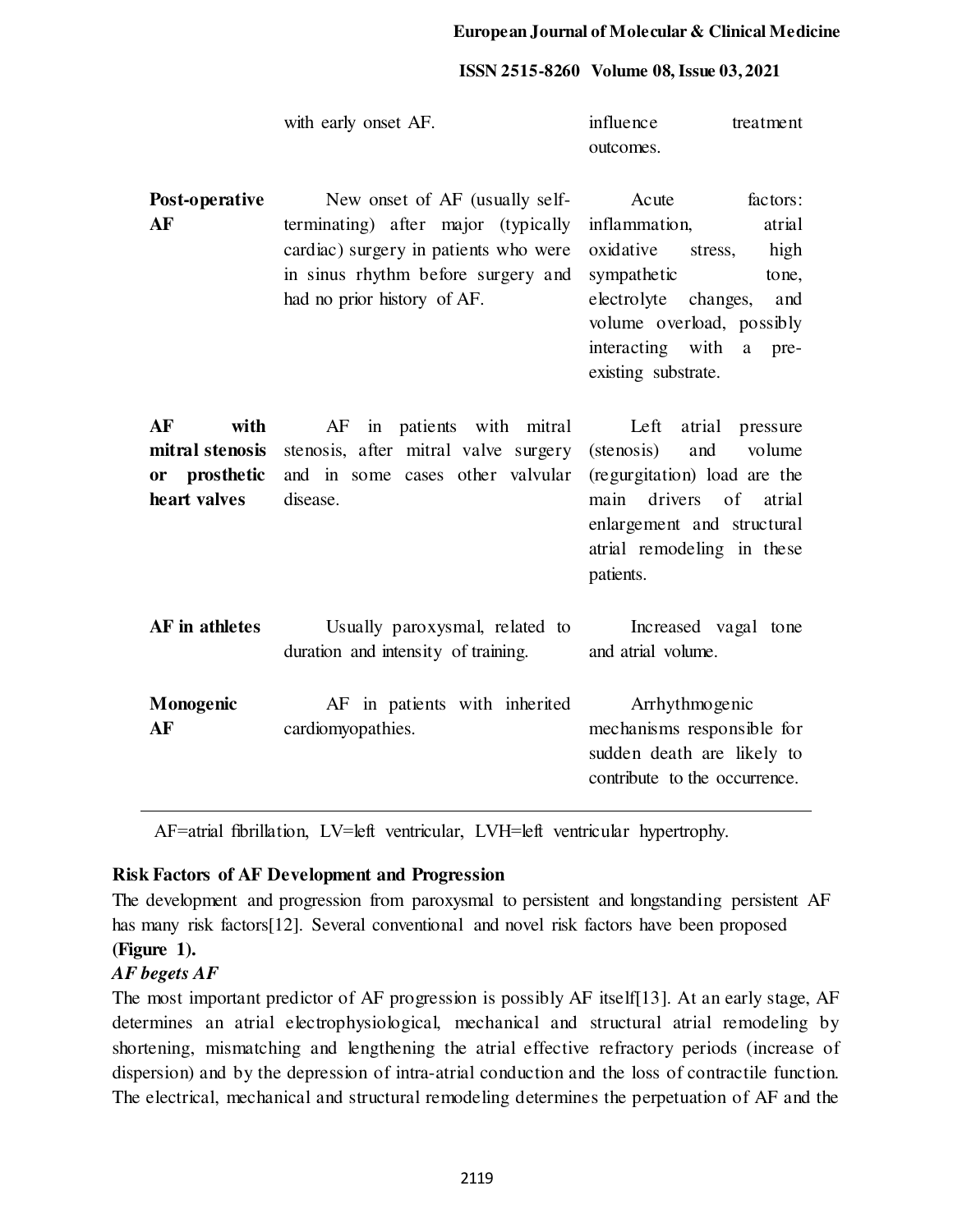progression from paroxysmal to persistent and permanent forms. The longer one waits to initiate a rhythm treatment strategy, the more difficult it is to regain sinus rhythm. Dittrich *et al*[14] showed that patients who converted to sinus rhythm within 3 mo of onset of AF were more likely to maintain sinus rhythm at 6 mo than patients who converted more than 12 mo after onset of AF (67% *vs* 27%). By shortening the atrial refractory period, reducing conduction velocity and provoking contractile and structural remodeling, AF provokes AF[15].

## *Valvular heart disease*

Almost any valvular lesion that leads to significant stenosis or regurgitation is associated with the development of AF. In patients with degenerative mitral regurgitation in sinus rhythm at diagnosis, the incidence of AF occurring under conservative management is high and similar whether the cause of mitral regurgitation is flail leaflet or simple mitral valve prolapse. After onset of AF,an increased cardiac mortality and morbidity are both observed under conservative management<sup>[16]</sup>. Rheumatic heart disease is now uncommon in developed countries. It is, however, associated with high prevalence of AF. The highest frequency of AF in rheumatic heart disease occurs in those with mitral stenosis, mitral regurgitation, and tricuspid regurgitation in combination. AF, while occurring in 29% of patients with isolated mitral stenosis and in 16% with isolated mitral regurgitation, is an infrequent finding  $(1\%)$  in patients with aortic valvular disease[17]. In addition, John *et al*[18] compared patients with mitral stenosis with 24 control patients. Patients with

mitral stenosis showed, not only left atrial enlargement, but also a significantly reduced biatrial voltage (left atrium 1.8 + 0.6 mV *vs* 3.6 + 0.6 mV, right atrium 1.9 + 0.6 mV *vs* 3.3 + 0.5 mV), reduced conduction velocity, and prolonged effective refractory periods. These abnormalities may clearly play a role in the increased propensity to AF in patients with mitral stenosis.

## *Hypertensive heart disease*

The association between hypertension and AF is well established. A history of hypertension increases 1.42-fold the risk of developing AF[19]. Although the increase in risk is relatively modest (relative risk, 1.2-1.5), the high prevalence of hypertension in the general population renders it the most significant population-attributable risk factor for AF beyond age and sex. It is observed that hypertension is responsible for 14% of all cases of AF[20]. Although overt systolic hypertension is strongly related with the progression of AF, recent studies demonstrated that systolic blood pressure in the prehypertensive range (130-139 mmHg) and widened pulse pressure are also associated with increased incidence of AF[21]. Mean arterial pressure does not seem to be related with AF[22].

## *Coronary artery disease*

AF occurs transiently in 6%-10% of patients with acute myocardial infarction, presumably due to atrial patients have a worse prognosis that is mostly due to comorbidities such as older age and HF. The Coronary Artery Surgical study which included 18000 patients showed that the incidence of AF is much lower (0.6%) in patients with chronic stable coronary artery disease (CAD)[21]. These patients probably had chronic AF; the prevalence of paroxysmal AF may be higher. AF was an independent predictor of increased mortality in patients with stable CAD[23].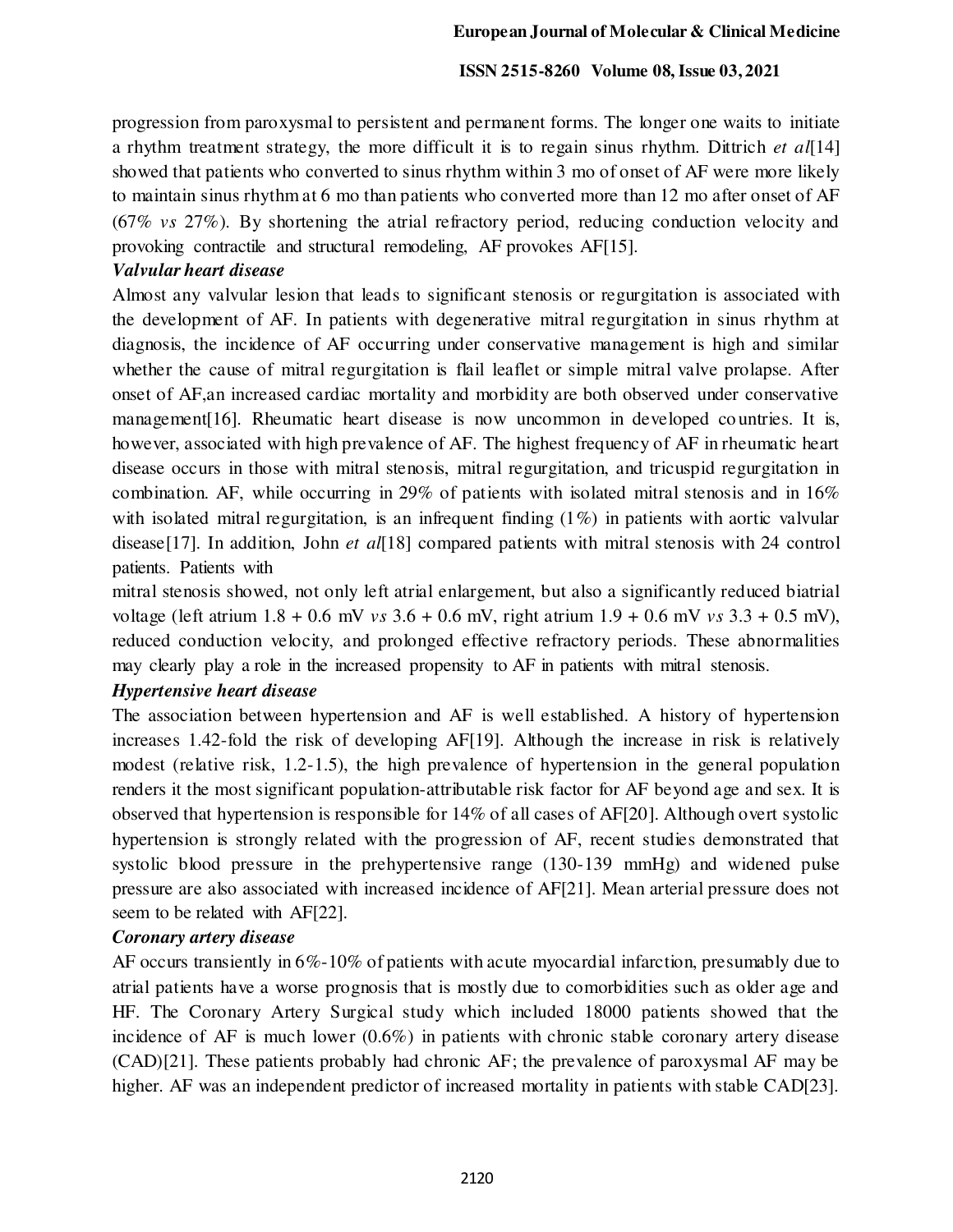Coronary artery disease can promote AF *via* multiple mechanisms. Myocardial infarction often causes substantial left ventricular dysfunction and HF predisposing to AF. Acute atrial ischemia/injury promotes AF by causing important atrial conduction disturbances, likely related to impaired cell-to-cell coupling[24]. Healed atrial infarctions and persistent ischemia enhances AF by causing Ca2+ - handling abnormalities, resulting in delayed afterdepolarizations and triggered activity resulting in ectopic firing, along with structural remodeling and reentry[25]. Chronic atrial coronary artery occlusion in conjunction with autonomic activity promotes ectopic firing and AF.

## *Age and sex*

Aging is accompanied by atrial structural remodeling associated with substantial conduction abnormalities[26]. Gaborit *et al*[27] showed that men have greater expression of important repolarizing ion channel subunits, which could enhance atrial repolarization, shorten atrial refractoriness, and favor reentry. Moreover, men have greater left atrial dimensions that could promote AF maintenance[28].

## *Diabetes mellitus*

Diabetes mellitus is an independent determinant of AF prevalence but predicted incidence only among women[29]. Over a mean follow-up of 7.2 years, diabetic patients without AF at baseline developed AF at an age/sexadjusted rate of 9.1/1000 person-years, compared with 6.6/1000 person years among non-diabetic patients. Diabetes mellitus was associated with 26% increased risk of AF among women, but diabetes was not a statistically significant factor among men. Diabetes mellitus elicits AF *via* both structural remodeling, mediated by advanced glycosylation end products[30] and autonomic nervous system remodeling[31].

## *HF*

AF and HF often occur together and each may predispose to the other. There is continuing controversy as to whether HF is merely a common coexisting condition among patients with AF or whether it is a true causative factor. Among patients with HF, the prevalence of AF is variable, depending in part upon the severity of HF. The association is not limited to systolic left ventricular dysfunction but also AF is combined with diastolic dysfunction of the left ventricle[32]. Isolated diastolic dysfunction is associated with an increased AF incidence, possibly reflecting shared risk factors such as advancing age and hypertension. Although the association between AF and HF is well established, the causative relationship between the two has not been fully elucidated. Probably, AF can cause reductions in cardiac output (because of shorter diastolic filling time, loss of atrial contractile function, and elevated filling pressures) and tachycardia-induced cardiomyopathy[33]. HF results in structural and electrical remodeling changes that predispose to AF.

## *Hypertrophic cardiomyopathy*

AF has been reported in 10%-28% of patients with hypertrophic cardiomyopathy (HCM)[34]. AF is the most common arrhythmia in patients with HCM. Olivotto *et al*[35] evaluated 480 patients with HCM with a mean follow-up of 9.1 years and found the prevalence of AF to be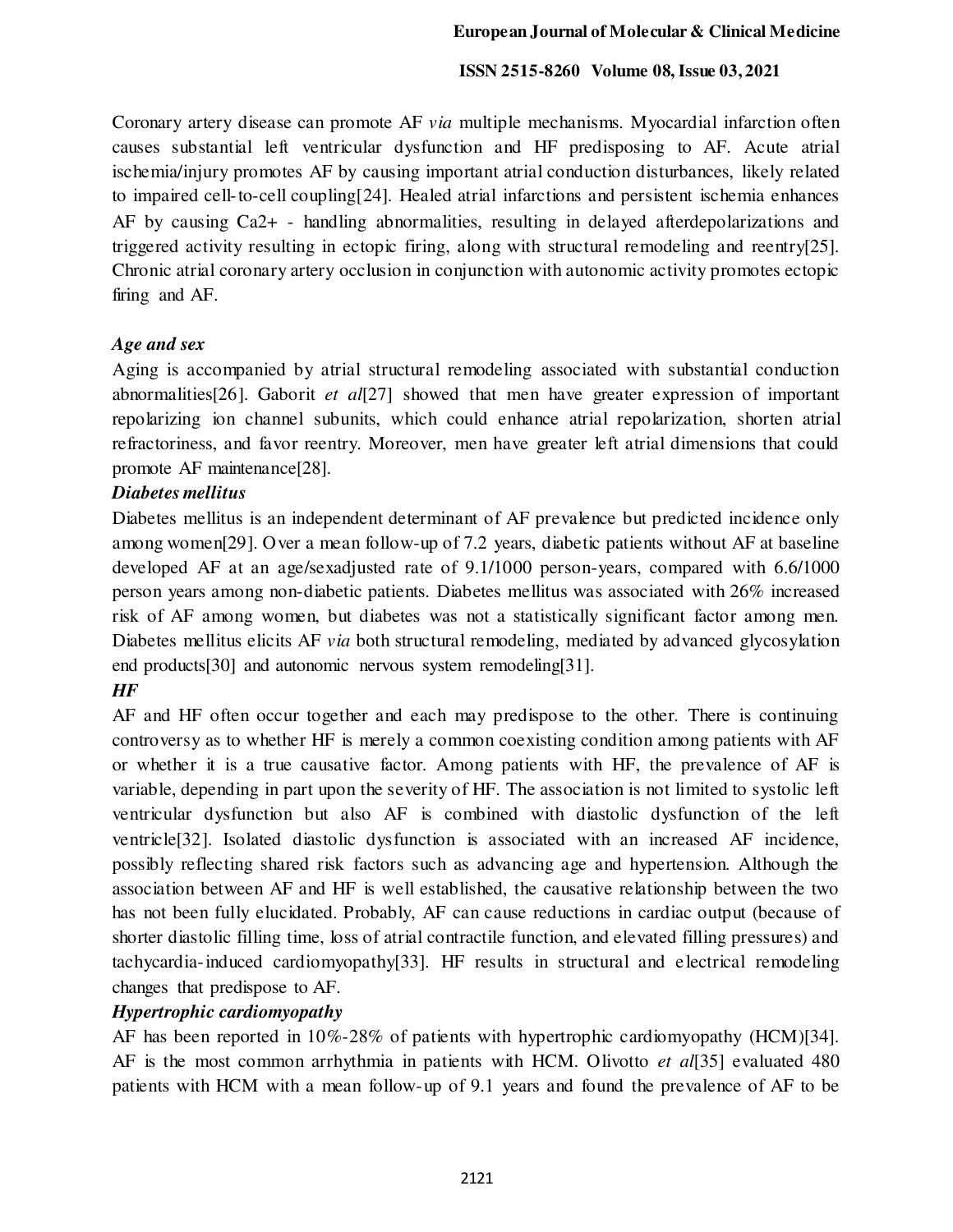22%. More recently, a study in Japan examined 261 patients with HCM and found that 74 (28%) patients had documented paroxysmal AF or permanent AF[36]. The high prevalence of AF in HCM is related to atrial dilation and remodeling in the setting of diastolic dysfunction, mitral regurgitation, and atrial fibrosis[36]. AF is an important prognostic indicator in patients with HCM, because these patients are typically at a higher New York Heart Association functional class and have a poorer outcome. This subgroup of patients with HCM is at an increased risk of cardiovascular morbidity and mortality in the form of thromboembolic events, HF, and sudden death[37].

 In a systematic review, Kumar *et al*[38] reported that in HCM brain natriuretic peptide, left atrial size (left atrial volume measured with cardiac magnetic resonance), higher left atrial mean extent of late gadolinium enhancement in cardiac magnetic resonance, left ventricular myocardial fibrosis determined by delayed contrast enhancement, sleep apnea, longer *P*-wave duration, genetic factors, and ischemia are associated with AF progression.

## *Dilated cardiomyopathy*

AF is common in patients with dilated cardiomyopathy (DCM). Epidemiologic studies have shown that 30%-40% of patients with left ventricular dysfunction and systolic HF from any cause will develop AF during the course of their disease, and AF has been associated with increased morbidity and mortality[39]. In experimental subjects, the increased incident of AF is associated with atrial structural abnormalities, with increased atrial fibrosis associated with slowing conduction of velocity and conduction heterogeneity[40]. In humans, Sanders *et al*[41] also showed that AF in patients with left ventricular dysfunction is associated with widespread areas of low voltage and electrical silence consistent with scar, and with regional atrial conduction slowing with prolongation of the *P*-wave duration, in addition to altered sinus node function. Pulmonary veins are responsible for arrhythmia initiation [42]. Atrial electrical and structural remodeling outside the pulmonary veins is the substrate of maintenance of persistent AF. Rotors, or high-frequency sources within the atrium, have been recently proposed as mechanisms for both initiation and maintenance of persistent AF[43].

## *Peripartum cardiomyopathy*

In 2007, the European Society of Cardiology working group on myocardial and pericardial diseases redefined cardiomyopathies including peripartum cardiomyopathy (PPCM), which it is defined as a form of DCM that presents with signs of cardiac failure during the last month of pregnancy or within 5 mo of delivery[44]. Limited data regarding the association of PPCM and AF exist in the literature. Biteker *et al*[45] studied 42 women with PPCM. Five of them (11.9%) had AF and AF had no apparent effect on survival or recovery of left ventricular function. Kane *et al*[46] examined 33 women with PPCM and 1 (3%) of them had AF. Finally, Isezuo and Abubakar[47] showed that 2 out of 65 women  $(3.1\%)$  developed AF strengthening the observation that PPCM is associated with AF.

## *Chronic kidney disease*

AF is more prevalent in patients with chronic renal dysfunction (CRD). AF risk increases with severity of kidney dysfunction (HR of 1.3-1.6 and 1.6-3.2 with an estimated glomerular filtration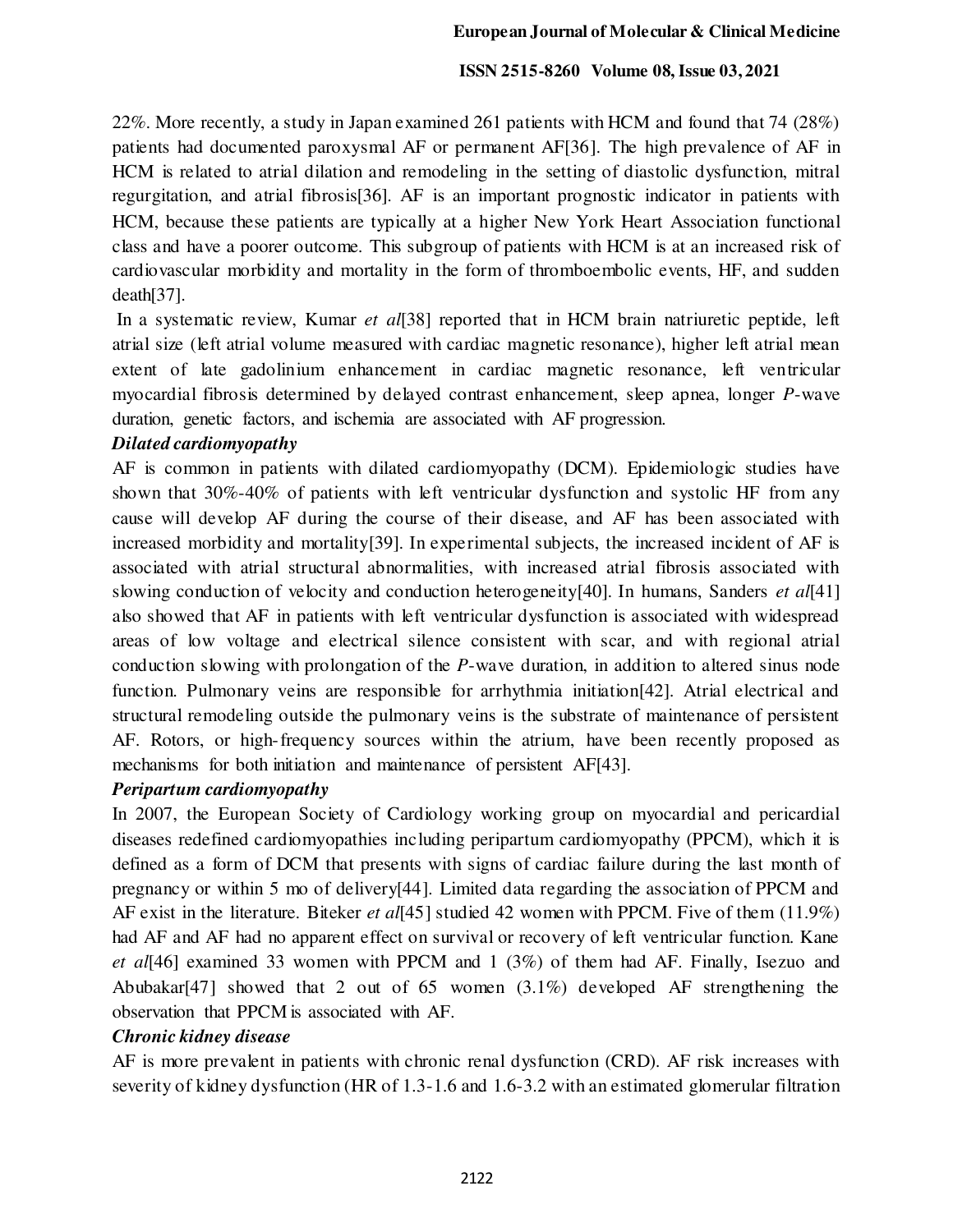rate of 30-59 and < 30 mL/min per 1.73 m2, respectively, *vs* estimated glomerular filtration rate  $\geq 60$  mL/min per 1.73 m2)[48]. These two entities (AF and CRD) share common associated factors such as coronary heart disease, HF, hypertension, left ventricular hypertrophy and systemic inflammation. In addition, macroalbuminuria and microalbuminuria were significantly associated with higher AF risk.

#### *Sleep apnea and obesity*

Accumulating data have demonstrated a clear and significant association between obstructive sleep apnea (OSA) and AF[49]. The occurrence of AF in 400 middleaged patients who had moderate or severe OSA (apneahypopnea index  $\geq$  25) was more than 3%. Furthermore, twelve of the study patients who underwent tracheostomy, bypassing the obstructed airway, had complete elimination of AF up to 6 mo later, something that clearly shows the straight correlation between AF and OSA[50]. In the largest registry until now, Gami *et al*[51] showed that OSA and AF were significantly associated. Body mass index and the decrease in nocturnal oxygen saturation were independent predictors of AF. This study, also, proves the correlation between obesity and AF. Multiple pathophysiological pathways link OSA with AF. Increased left atrial size, hypertension and diastolic dysfunction may coexist in OSA and AF[52]. AF probably occurs as a complex interaction of several hemodynamic and sympathetic consequences of OSA. These include autonomic dysregulation[49], elevated sympathetic tone, oxidative stresses, endothelial dysfunction, and left atrial stretch[53]. OSA is associated with systemic inflammation, increased levels of C-reactive protein (CRP), serum amyloid A, and interleukins[54]. These observations makes us believe that OSA and AF share common pathways, which contribute to atrial fibrosis and structural and electrical remodeling. Finally, Al Chekakie *et al*[55] showed that central obesity and pericardial fat is associated with AF. Pericardial adipose tissue contributes to inflammation and progression to AF. Patients with paroxysmal AF had significantly greater pericardial fat volume on average than patients in sinus rhythm (93.9 mL *vs* 76.1 mL) and the persistent AF patients had a significantly larger volume of pericardial fat volume on average than the paroxysmal AF patients (115.4 mL *vs* 93.9 mL).

## *Congenital heart disease*

AF has been reported in approximately 20% of adults with an arial septal defect[56]. AF and atrial flutter also occurs in other forms of congenital heart disease that affect the atria, including Ebstein's anomaly[57] and patent ductus arteriosus[58], and after surgical correction of some other abnormalities, including ventricular septal defect, tetralogy of Fallot, pulmonary valve stenosis, and transposition of the great vessels.

## *Hyperthyroidism*

Patients with hyperthyroidism have an increased risk of AF progression[59]. Frost *et al*[60] showed that among 40628 patients with clinical hyperthyroidism, 8.3% had ΑF or atrial flutter. Increased beta adrenergic tone play a crucial role for the development of AF in hyperthyroidism, often combined with rapid ventricular response. Furthermore, hyperthyroidism increases the likelihood of AF in experimental models, even in the presence of beta receptor and vagal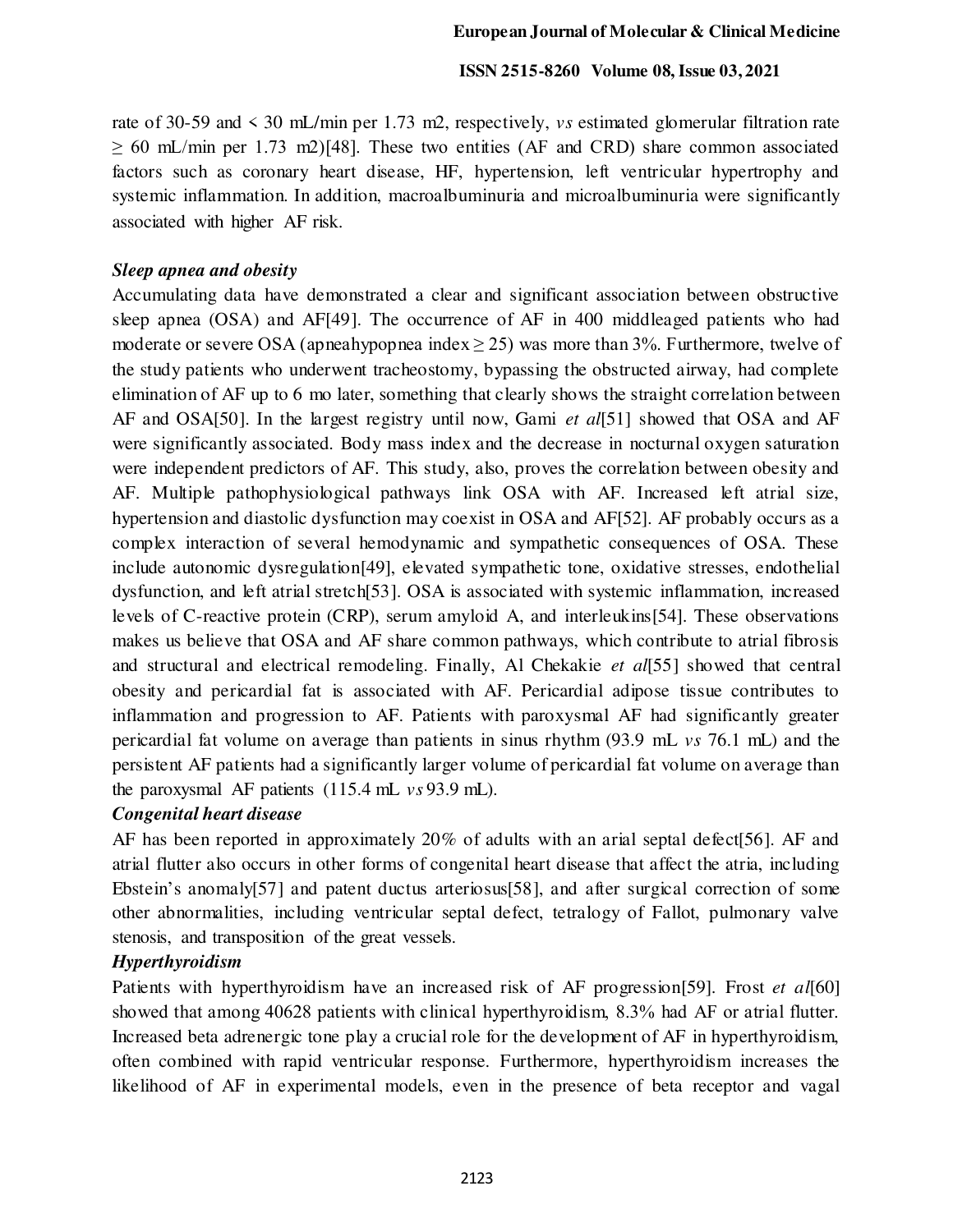blockade[61]. The pathophysiology remains unknown, but may be related to an increased automaticity and enhanced triggered activity of pulmonary vein cardiomyocytes[62]. The risk for development of AF is also increased in patients with subclinical hyperthyroidism[63]. It remains controversial whether patients with AF associated with previous treated thyrotoxicosis are at increased risk of thromboembolism, in the absence of other known risk factors[64].

### *Other clinical risk factors*

AF is associated with a variety of other types of cardiopulmonary disease. AF is seen in 10% to 14% of patients with documented pulmonary embolism[65]. AF also occurs in chronic obstructive pulmonary disease[64], myocarditis[66] and acute pericarditis[67]. In addition, electrolytic disturbances like hypokalemia or low serum magnesium[68] initiates AF. Alcohol consumption contributes, also, to the development of AF[69]. Finally, prior surgery, especially and coronary artery bypass grafting[70] predispose to AF.



**Figure 1:** Risk factors of Atrial Fibrillation

## **Clinical Risk Scores for Prediction of AF Ddevelopment and**

## **Progression**

The HATCH score [hypertension - age (75 years and older) - transient ischemic attack or stroke (2 points) - chronic obstructive pulmonary disease - HF (2 points)] allows an instant classification of the risk of progression to persistent or permanent AF in patients with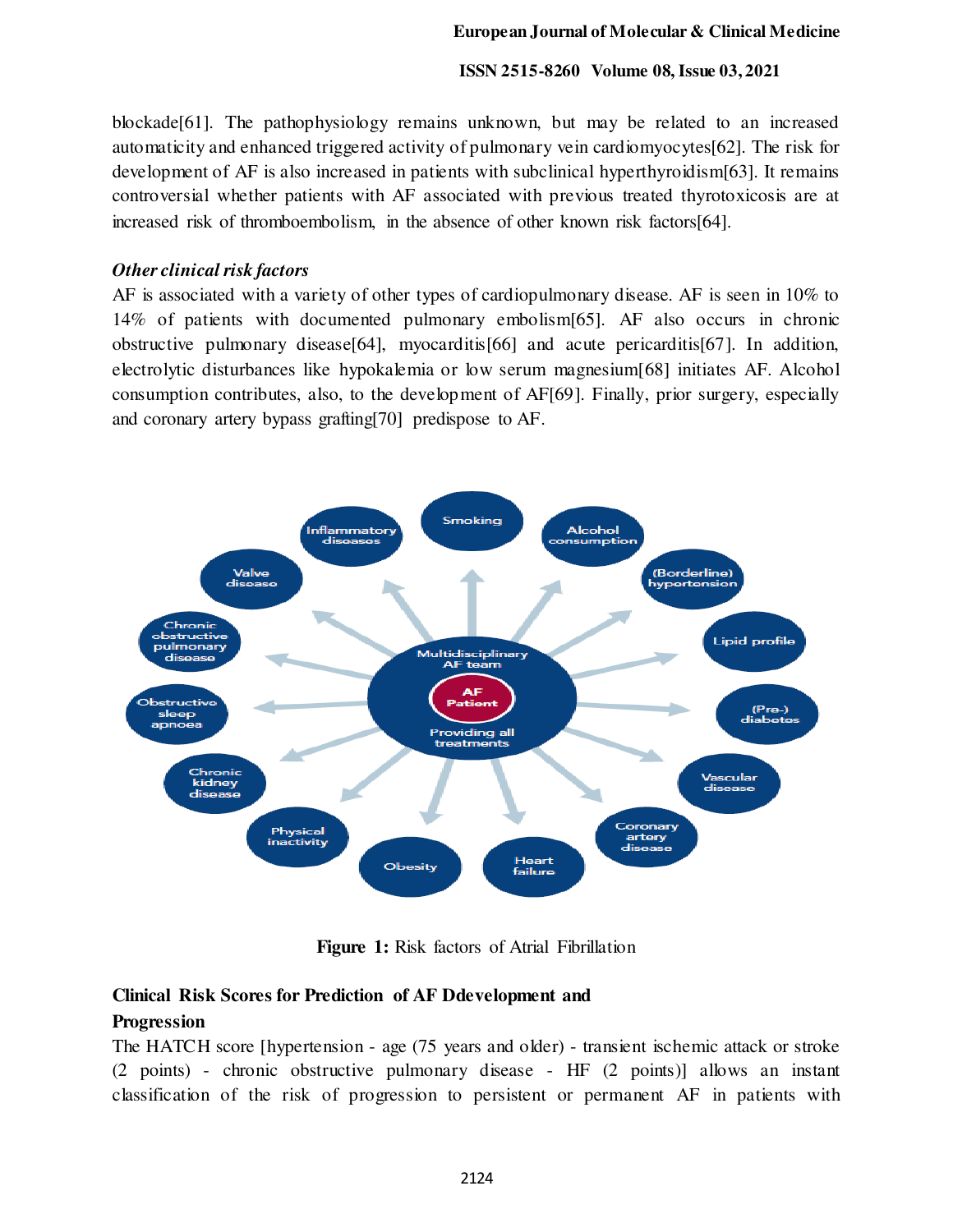paroxysmal AF[71]. de Vos *et al*[72] showed that nearly 50% of the patients with a HATCH score more than 5 progressed persistent AF, compared with only 6% of the patients with a HATCH score of 0. Malik *et al*[73] described LADS score [left atrial diameter (0-2 points), age (0-2 points), diagnosis of stroke (0-1 point), and smoking status currently (0-1 point)], a 6-point scoring system.

A score of 4 or greater was associated with a sensitivity of 85.5%and a specificity of 53.1% for progression AF. CHADS2 score [one point each for age > 75 years, hypertension, diabetes and HF or low ejection fraction, and two points for history of prior stroke or transient ischemic attack (TIA)] and CHA2DS2-VASc score [congestive HF (1point), hypertension (1 point), diabetes mellitus (1 point), history of stroke, TIA or thromboembolism (2 points), vascular disease (history of myocardial infarction, peripheral vascular disease or aortic atherosclerosis) (1 point), age 65-74 years old (1 point), age  $> 75$  years old (2 points), sex male (0 points), female (1 point)] has been shown to be associated with post-ablation AF recurrences. Letsas *et al*[74] examined 126 patients with symptomatic paroxysmal AF who underwent left atrial ablation. Over 16 mo, 89 patients were recurrence-free (70.6%). In the multivariate analysis, both CHADS2 and CHA2DS2-VASc score were independently associated with AF recurrence. Cut-off analysis showed that a score > 2 for both CHADS2 and CHA2DS2-VASc scores showed the highest predictive value for AF recurrence.

#### **Biomarkers for AF Prediction**

Several biomarkers have been proposed as predictors of occurrence and progression of AF. Bruins *et al*[75] were the first to propose a direct link between inflammation and AF by observing an increased frequency of AF after coronary artery bypass surgery, where AF occurred on the second and third postoperative day coinciding with the peak elevation of CRP. CRP is an acute phase protein, which is directly related to inflammation. Raised levels of CRP ha ve been noted to be higher among patients with AF when compared with patients in sinus rhythm[76]. Persistent AF patients have a higher CRP than paroxysmal AF patients, and both groups have a higher CRP than controls. Furthermore, CRP is considered as a significant predictor of early AF relapse after successful cardioversion, even after adjustment for multiple risk factors, such as hypertension and coronary artery disease<sup>[77]</sup>. Microalbuminuria combined with an elevated CRP raises fourfold the risk of AF. Korantzopoulos *et al* [78] presented data from a study of 30 AF patients undergoing cardioversion. Patients with arrhythmia relapse exhibited an increase in fibrinogen levels compared with those who remained in sinus rhythm. In addition, there was a trend to reduced CRP levels among those patients who were successfully cardioverted compared with those who relapsed. IL-6 plays a key role in inflammation and to the progression of AF. Gaudino *et al*[79] showed that a 174G/C polymorphism of the promoter of the *IL-6* gene appears to influence the development of postoperative AF supporting the role of inflammation in the development of postoperative AF. The importance of troponin, as a biomarker, in an AF population was first described in a substudy of RELY trial[80]. The results indicated that troponin I levels  $\geq 0.01$  mg/L were seen in 55% of the 6189 patients with AF and at least one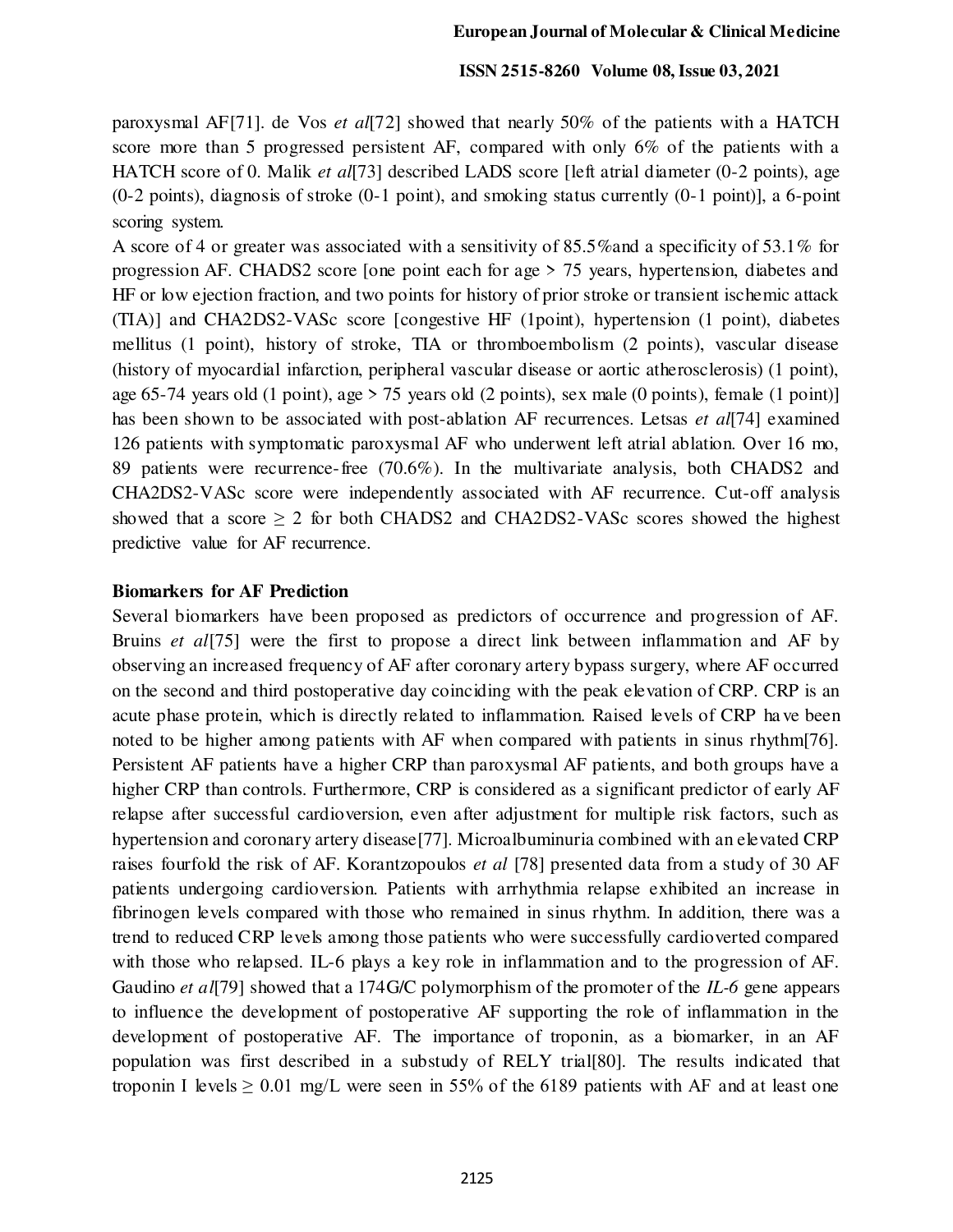risk factor for stroke. Troponin was significantly and independently associated with increased risk of stroke, systemic embolism and cardiovascular death. These results were in concordance with the ARISTOTLE biomarker study where 14892 patients with AF were treated either with apixaban or warfarin in order to reduce the risk of stroke[81]. The ARISTOTLE troponin substudy results proved that the troponin levels were related to the risk of thrombo-embolic events and cardiovascular death.

Other biomarkers which are increased in wall tension such as volume or pressure overload and are related with AF is B-type natriuretic peptide (BNP) and N-terminal fragment (NT-proBNP). Ellinor *et al*[82] first described that patients with AF had elevated levels of natriuretic peptides compared with matched controls in sinus rhythm. The levels of natriuretic peptides fall rapidly following restoration of sinus rhythm[83]. Patton *et al*[83] recently reported that elevated NTproBNP levels predict an increased risk of development of AF independent of other risk factors including echocardiographic parameters. In addition, a substudy of the RELY trial showed that the level of NTproBNP was associated with the risk of thrombo-embolic events and cardiovascular mortality[84]. Plasma D-dimer is a marker of fibrin turnover, and is used as an index of thrombogenesis. A substudy of the ARISTOTLE trial showed that D-dimer levels were a predictor of stroke, mortality and major bleeding[85].

#### **Imaging for AF Preiction**

#### *Echocardiographic parameters*

Left atrial size is a well-known predictor of AF development. A left atrial size greater than 4 cm has been associated with a significantly higher AF recurrence rate[86]. The left atrial volume measured by transthoracic echocardiography is possibly superior to left atrial diameter in predicting progression to persistent AF[86]. Li *et al*[87] reported that the E/e' index (E, early transmitral flow velocity; e', early diastolic mitral annular velocity), an index of diastolic dysfunction, was the best independent predictor of AF recurrence after catheter ablation.  $E/e'$  > 11.2 before ablation has been associated with AF recurrence. Shaikh *et al*[88] showed that speckle left atrial strain and stiffness index can predict the possibility of maintenance in sinus rhythm after cardioversion for AF. Changes in longitudinal left atrial strain (peak systolic longitudinal strain) after cardioversion were significantly higher among individuals who remained in sinus rhythm when compared to individuals with recurrent AF[88].

## *Magnetic resonance imaging and voltage mapping*

Late gadolinium enhancement-magnetic resonance imaging (LGE-MRI) allows the direct visualization of atrial arrhythmic substrate. Vergara *et al*[89] described a new staging system for AF based on the amount of left atrial enhancement on LGE-MRI, the Utah score (Utah  $I \le 5\%$ , Utah II > 5%-20%, Utah III > 20%-35%, and Utah IV > 35%). On the basis of patient stage, a more tailored approach to AF management can be taken. Patients with a previous stroke had a significantly higher percentage of left atrial fibrosis compared with those without  $(24.4\% \pm$ 12.4% *vs* 16.1%  $\pm$  9.8%,  $P \le 0.001$ ). There was a significant difference in the rate of thromboembolism between patients with stage Ⅰ and those with stage Ⅳ of atrial remodeling as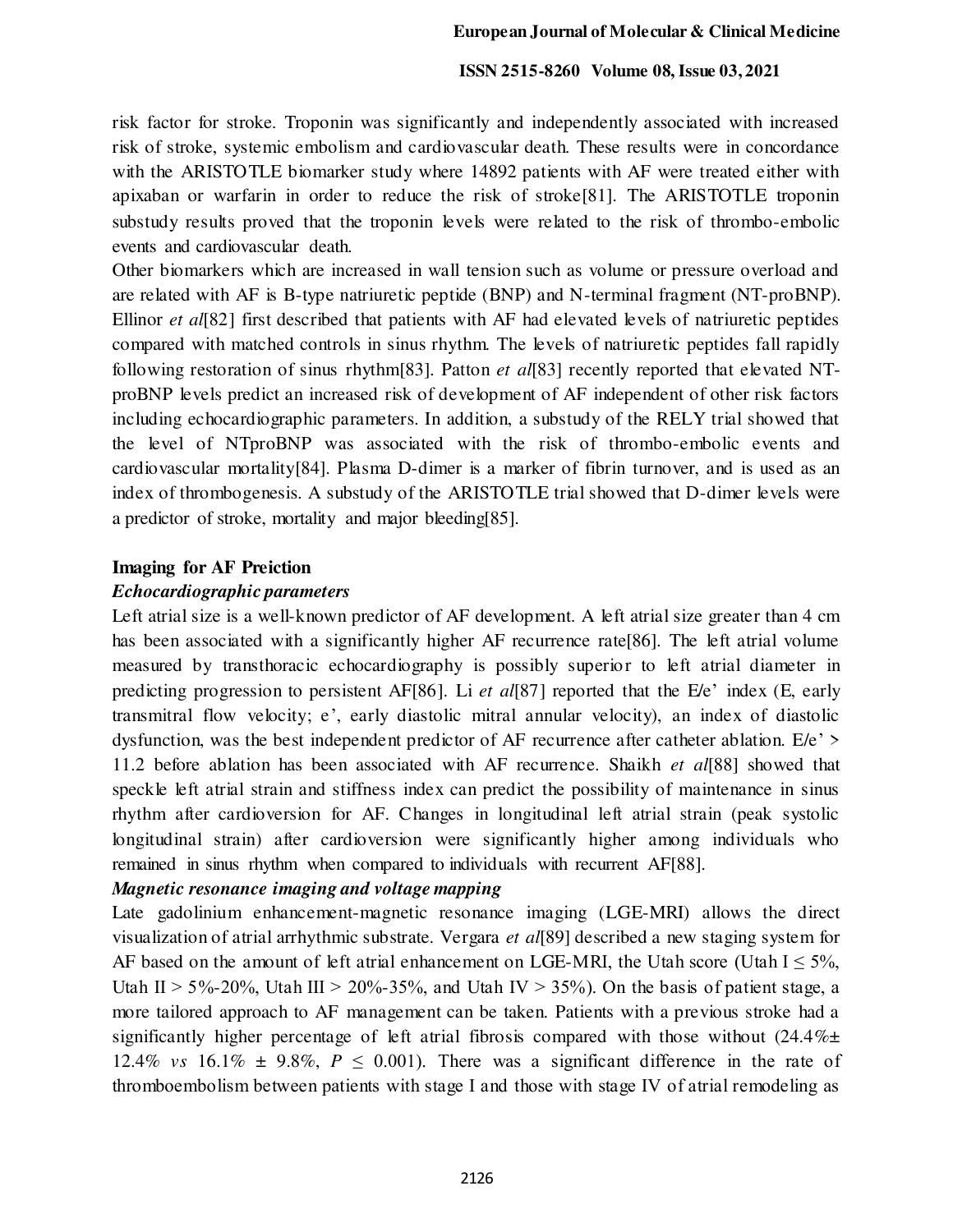assessed by LGE-MRI. In addition patients with CHADS2 score  $\geq 2$  had higher amounts of left atrial fibrosis. The DECAAF study showed that left atrial fibrosis contributes to the progression of AF. The more fibrosis there is, the more likely the arrhythmia will persist following ablation[90]. Atrial fibrosis estimated by LGE-MRI in 260 AF patients, including 65% with paroxysmal AF, was a significant predictor of recurrence. Each 1% increase in fibrosis was associated with a 6% increased risk of recurrence.

Fibrosis was categorized as stage 1 (< 10% of the atrial wall),  $2 \ge 10\% < 20\%$ ,  $3 \ge 20\% <$ 30%), and 4 ( $\geq$  30%). At one year, 88% of patients with stage 1 fibrosis were free of AF. For those with stage 2, 3, or 4 fibrosis, 69%, 55%, and 45% were free of recurrence at one year, respectively. At 475 d, 86%, 64%, 51%, and 35% of those with stage 1, 2, 3, and 4 fibrosis were free of AF, respectively. Electroanatomic bipolar voltage mapping has proved to have great correlation with DE-MRI. Jadidi *et al*[91] have demonstrated bipolar voltages of 0.63 ± 0.8 in dense DE-CMRI areas, compared with 0.86 ± 0.89 in non DEMRI areas. Moreover, Spragg *et al*[92] have demonstrated that the mean atrial voltage in areas identified as scar by DE-MRI was  $0.39 \pm 0.61$  mV, while in areas identified as normal by DE-CMRI was  $1.38 \pm 1.23$  mV. There is now increasing evidence that even in patients with so-called lone or idiopathic AF, the AF is an arrhythmic manifestation of a structural atrial disease which has recently been defined and described as fibrotic atrial cardiomyopathy (FACM). Different expressions can be found from mild (FACM I), moderate (FACM II) to excessive fibrosis (FACM III), and wide clinical variations from asymptomatic to multiple arrhythmic manifestations (including AF, le ft and/or right atrial re-entrant tachycardia, sinus, and/or atrioventricular node disease)[93]. Fibrosis results from a broad range of factors related to AF inducing pathologies such as cell stretch, neurohumoral activation, oxidative stress, and possibly even AF itself[94]. Stiles *et al*[95] investigated 25 patients with "lone" AF, during an electrophysiological study after at least 7 d in sinus rhythm, and found slower conduction velocity, longer effective refractory periods, and significantly lower voltages (left atrium  $1.7 + 0.7$  mV  $vs$   $3.3 + 0.7$  mV, right atrium  $1.7 + 0.4$  mV *vs* 2.9 + 0.4 mV) compared with control patients without AF. These findings confirm a substantial chronic structural biatrial substrate since the electrical remodelling is reversible within a few days. It might be that not all patients with paroxysmal "lone" AF have an underdetected chronic substrate, but many more than assumed. The debate is whether the fibrosis is causative or merely a result of AF. Several data suggest that fibrosis is causative and that AFinduced fibrosis may be part of the vicious cycle. In animal models, reversal or prevention of fibrosis prevents AF[96]. Furthermore, AF substrate in the absence of any cellular electrophysiological abnormalities has been demonstrated in a transgenic mouse model of isolated atrial fibrosis[97].

#### **CONCLUSION**

AF is a chronic disorder of higher morbidity and mortality. Therefore, it is of prime significance to prevent worsening of arhythmia. The first step in this direction can be an aggressive rhythm management technique (sinus rhythm begets sinus rhythm). The changes to common risk factors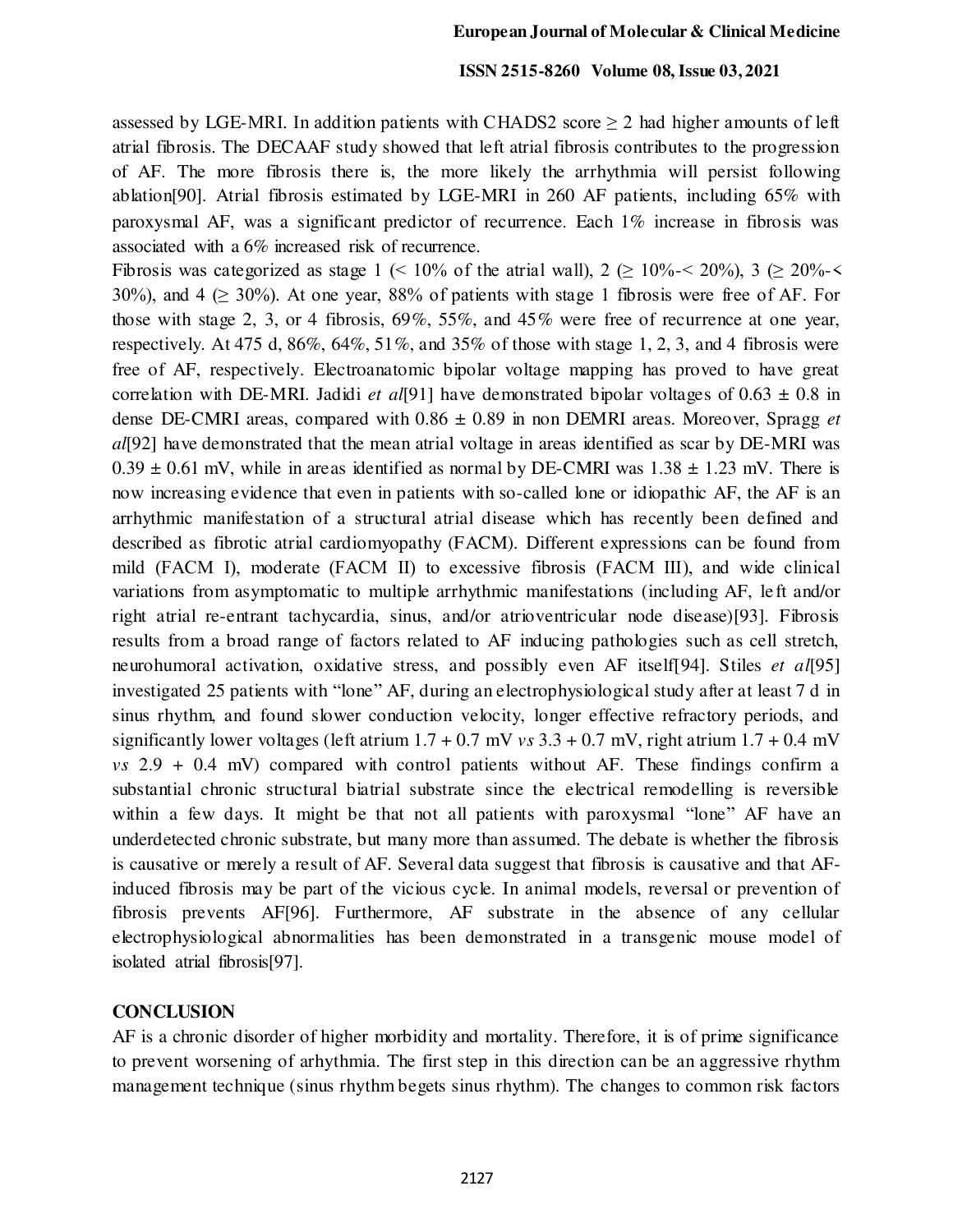such as hypertension, obesity and sleep apnea for the initiation and progression of AF should beadditionally considered.

## **References**:

[1].**Sinha, A.-M.**, Diener, H.-C., Morillo, C. A., et al.Cryptogenic Stroke and underlying Atrial Fibrillation (CRYSTAL AF): design and rationale. American heart journal, 2010, 160, 36-41. e1. [2]. **Healey, J. S.,** Connolly, S. J., Gold, M. R., et al. Subclinical atrial fibrillation and the risk of stroke. New England journal of medicine, 2012, 366, 120-129.

[3]. **Kotecha, D.,** Holmes, J., Krum, H., et al. Beta-Blockers in Heart Failure Collaborative Group. Efficacy of beta blockers in patients with heart failure plus atrial fibrillation: an individual-patient data meta-analysis. Lancet, 2014, 384, 2235-2243.

[4]. **Allessie, M. A.,** De Groot, N. M., Houben, R. P., et al. Electropathological substrate of longstanding persistent atrial fibrillation in patients with structural heart disease: longitudinal dissociation. Electrophysiology, 2010, 3, 606-615.

[5]. **Verheule, S.,** Tuyls, E., Van Hunnik, A., et al. Fibrillary conduction in the atrial free walls of goats in persistent and permanent atrial fibrillation. Journal of cardiology and electrophysiology, 2010, 3, 590-599.

[6]. **Cuculich, P. S.,** Wang, Y., Lindsay, B. D., et al. Noninvasive characterization of epicardial activation in humans with diverse atrial fibrillation patterns. Journal of cardiology, 2010, 122, 1364-1372.

[7]. **Øyen, N.,** Ranthe, M. F., Carstensen, L., et al. Familial aggregation of lone atrial fibrillation in young persons. J Am Coll Cardiol, 2012, 60, 917-921.

[8]. **Sinner, M. F.,** Tucker, N. R., Lunetta, K. L., et al. Integrating genetic, transcriptional, and functional analyses to identify 5 novel genes for atrial fibrillation. British journal of cardiology, 2014, 130, 1225-1235.

[9]. **Lubitz, S. A.,** Lunetta, K. L., Lin, H., et al. Novel genetic markers associate with atrial fibrillation risk in Europeans and Japanese. J Am Coll Cardiology, 2014, 63, 1200-1210.

[10]. **Tada, H.,** Shiffman, D., Smith, J. G., et al. Twelve–single nucleotide polymorphism genetic risk score identifies individuals at increased risk for future atrial fibrillation and stroke. Journal of surgery, 2014, 45, 2856-2862.

[11]. **Wang, J., Bai, Y., Li, N., et al.** Pitx2-microRNA pathway that delimits sinoatrial node development and inhibits predisposition to atrial fibrillation. Cardiology, 2014, 111, 9181-9186.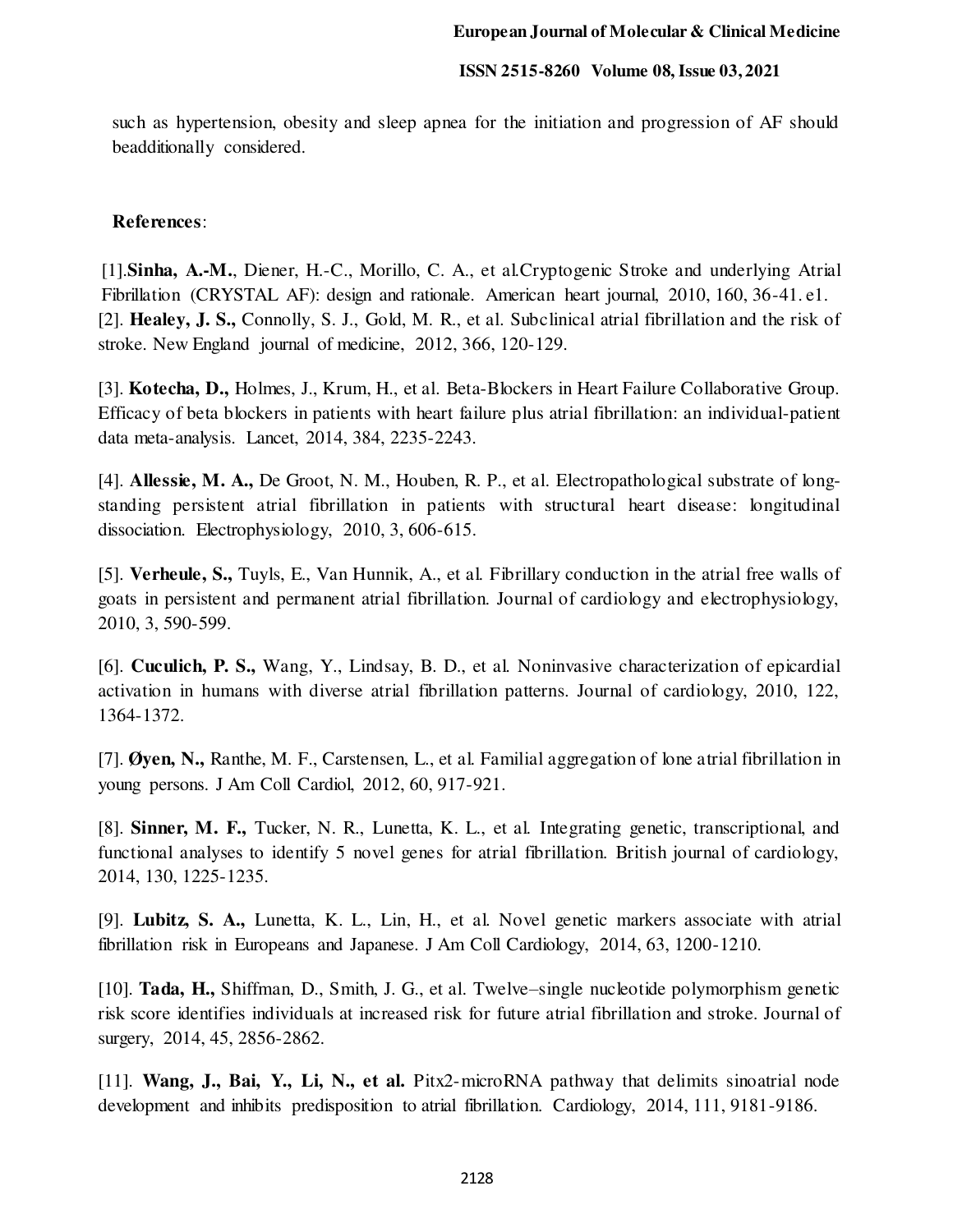[12]. **Wyse DG**, Van Gelder IC, Ellinor PT, Go AS, Kalman JM, Narayan SM, Nattel S, Schotten U, Rienstra M. Lone atrial fibrillation: does it exist? J Am Coll Cardiol 2014; **63**: 1715-1723 [PMID: 24530673 DOI: 10.1016/j.jacc.2014.01.023]

[13]. **Lu Z**, Scherlag BJ, Lin J, Niu G, Fung KM, Zhao L, Ghias M, Jackman WM, Lazzara R, Jiang H, Po SS. Atrial fibrillation begets atrial fibrillation: autonomic mechanism for atrial electrical remodeling induced by short-term rapid atrial pacing. Circ Arrhythm Electrophysiol 2008; **1**: 184-192 [PMID: 19808412 DOI: 10.1161/CIRCEP.108.784272]

[14] **Dittrich HC**, Erickson JS, Schneiderman T, Blacky AR, Savides T, Nicod PH. Echocardiographic and clinical predictors for outcome of elective cardioversion of atrial fibrillation. Am J Cardiol 1989; **63**: 193-197 [PMID: 2909999 DOI: 10.1016/0002- 9149(89)90284-1]

[15] **Van Gelder IC**, Hemels ME. The progressive nature of atrial fibrillation: a rationale for early restoration and maintenance of sinus rhythm. Europace 2006; **8**: 943-949 [PMID: 16973685 DOI: 10.1093/europace/eul107]

[16]. **Grigioni F**, Avierinos JF, Ling LH, Scott CG, Bailey KR, Tajik AJ, Frye RL, Enriquez-Sarano M. Atrial fibrillation complicating the course of degenerative mitral regurgitation: determinants and long-term outcome. J Am Coll Cardiol 2002; **40**: 84-92 [PMID: 12103260 DOI: 10.1016/S0735-1097(02)01922-8]

[17]. **Diker E**, Aydogdu S, Ozdemir M, Kural T, Polat K, Cehreli S, Erdogan A, Göksel S. Prevalence and predictors of atrial fibrillation in rheumatic valvular heart disease. Am J Cardiol 1996; **77**: 96-98 [PMID: 8540469 DOI: 10.1016/S0002-9149(97)89145-X]

[18]. **John B**, Stiles MK, Kuklik P, Chandy ST, Young GD, Mackenzie L, Szumowski L, Joseph G, Jose J, Worthley SG, Kalman JM, Sanders P. Electrical remodelling of the left and right atria due to rheumatic mitral stenosis. Eur Heart J 2008; **29**: 2234-2243 [PMID:18621772 DOI: 10.1093/eurheartj/ehn329]

[19]. **Krahn AD**, Manfreda J, Tate RB, Mathewson FA, Cuddy TE. The natural history of atrial fibrillation: incidence, risk factors, and prognosis in the Manitoba Follow-Up Study. Am J Med 1995; **98**: 476-484 [PMID: 7733127 DOI: 10.1016/S0002-9343(99)80348-9]

[20]. **Kannel WB**, Wolf PA, Benjamin EJ, Levy D. Prevalence, incidence, prognosis, and predisposing conditions for atrial fibrillation: population-based estimates. Am J Cardiol 1998; **82**: 2N-9N [PMID: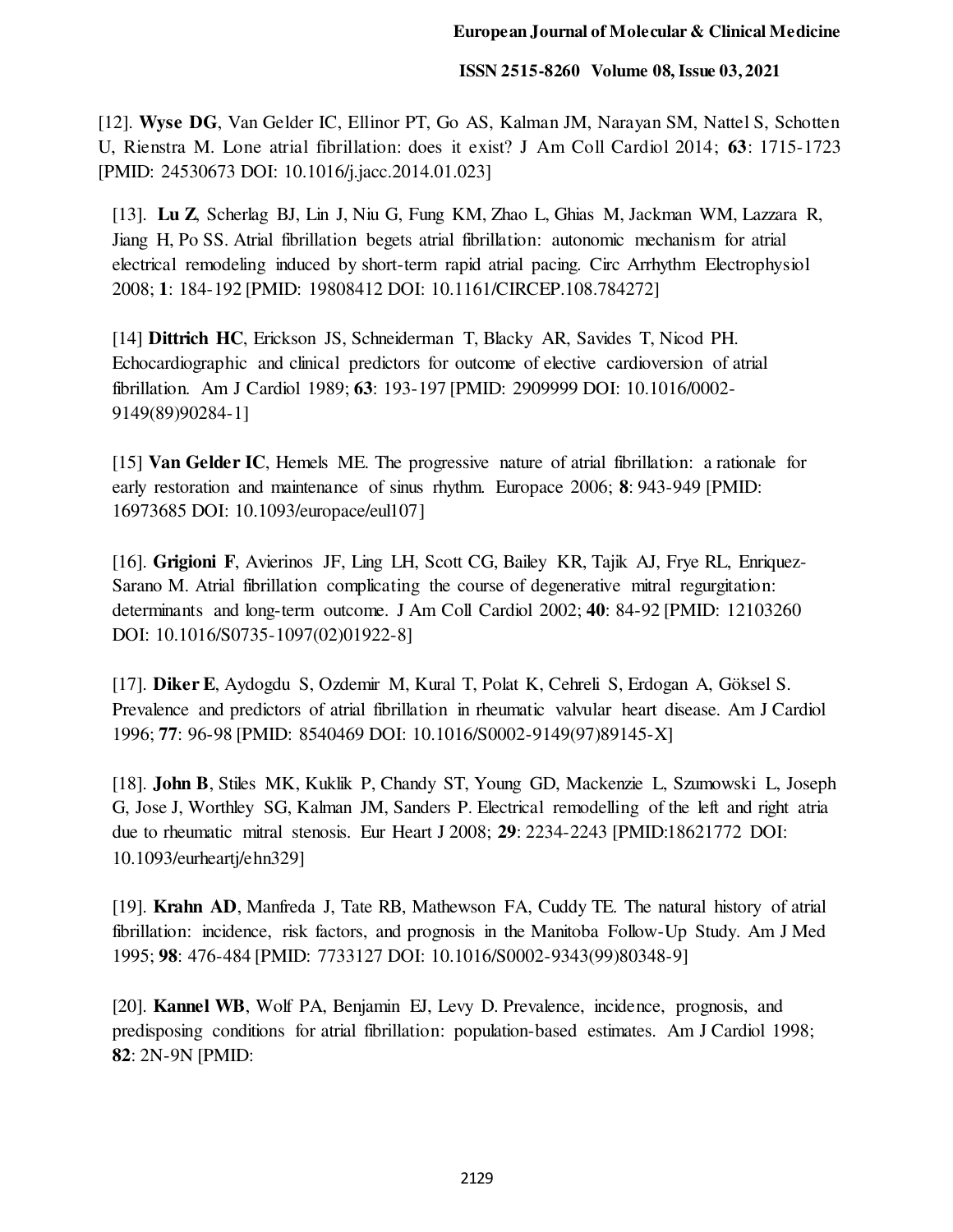[21]. **Conen D**, Tedrow UB, Koplan BA, Glynn RJ, Buring JE, Albert CM. Influence of systolic and diastolic blood pressure on the risk of incident atrial fibrillation in women. Circulation 2009;**119**: 2146-2152 [PMID: 19364977 DOI: 10.1161/CIRCULATIONAHA.108.830042]

[22]. **Mitchell GF**, Vasan RS, Keyes MJ, Parise H, Wang TJ, Larson MG, D'Agostino RB, Kannel WB, Levy D, Benjamin EJ. Pulse pressure and risk of new-onset atrial fibrillation. JAMA 2007; **297**:709-715 [PMID: 17312290 DOI: 10.1001/jama.297.7.709]

[22]. **Crenshaw BS**, Ward SR, Granger CB, Stebbins AL, Topol EJ, Califf RM. Atrial fibrillation in the setting of acute myocardial infarction: the GUSTO-I experience. Global Utilization of Streptokinase and TPA for Occluded Coronary Arteries. J Am Coll Cardiol 1997; **30**: 406-413 [PMID: 9247512 DOI: 10.1016/ S0735-1097(97)00194-0]

[23]. **Cameron A**, Schwartz MJ, Kronmal RA, Kosinski AS. Prevalence and significance of atrial fibrillation in coronary artery disease (CASS Registry). Am J Cardiol 1988; **61**: 714-717 [PMID: 3258467 DOI: 10.1016/0002-9149(88)91053-3]

[24]. **Sinno H**, Derakhchan K, Libersan D, Merhi Y, Leung TK, Nattel S. Atrial ischemia promotes atrial fibrillation in dogs. Circulation2003; **107**: 1930-1936 [PMID: 12668526 DOI: 10.1161/01.CIR.0000058743.15215.03]

[25]. **Nishida K**, Qi XY, Wakili R, Comtois P, Chartier D, Harada M, Iwasaki YK, Romeo P, Maguy A, Dobrev D, Michael G, Talajic M, Nattel S. Mechanisms of atrial tachyarrhythmias associated with coronary artery occlusion in a chronic canine model. Circulation 2011; **123**: 137- 146 [PMID: 21200008 DOI: 10.1161/CIRCULATIONAHA.110.972778]

[26]. **Wakili R**, Voigt N, Kääb S, Dobrev D, Nattel S. Recent advances in the molecular pathophysiology of atrial fibrillation. J Clin Invest 2011; **121**: 2955-2968 [PMID: 21804195 DOI: 10.1172/JCI46315]

[27]. **Gaborit N**, Varro A, Le Bouter S, Szuts V, Escande D, Nattel S, Demolombe S. Genderrelated differences in ion-channel and transporter subunit expression in non-diseased human hearts. J Mol Cell Cardiol 2010; **49**: 639-646 [PMID: 20600101 DOI: 10.1016/ j.yjmcc.2010.06.005]

[28]. **Liu XK**, Jahangir A, Terzic A, Gersh BJ, Hammill SC, Shen WK. Age- and sex-related atrial electrophysiologic and structural changes. Am J Cardiol 2004; **94**: 373-375 [PMID: 15276110 DOI: 10.1016/j.amjcard.2004.04.040]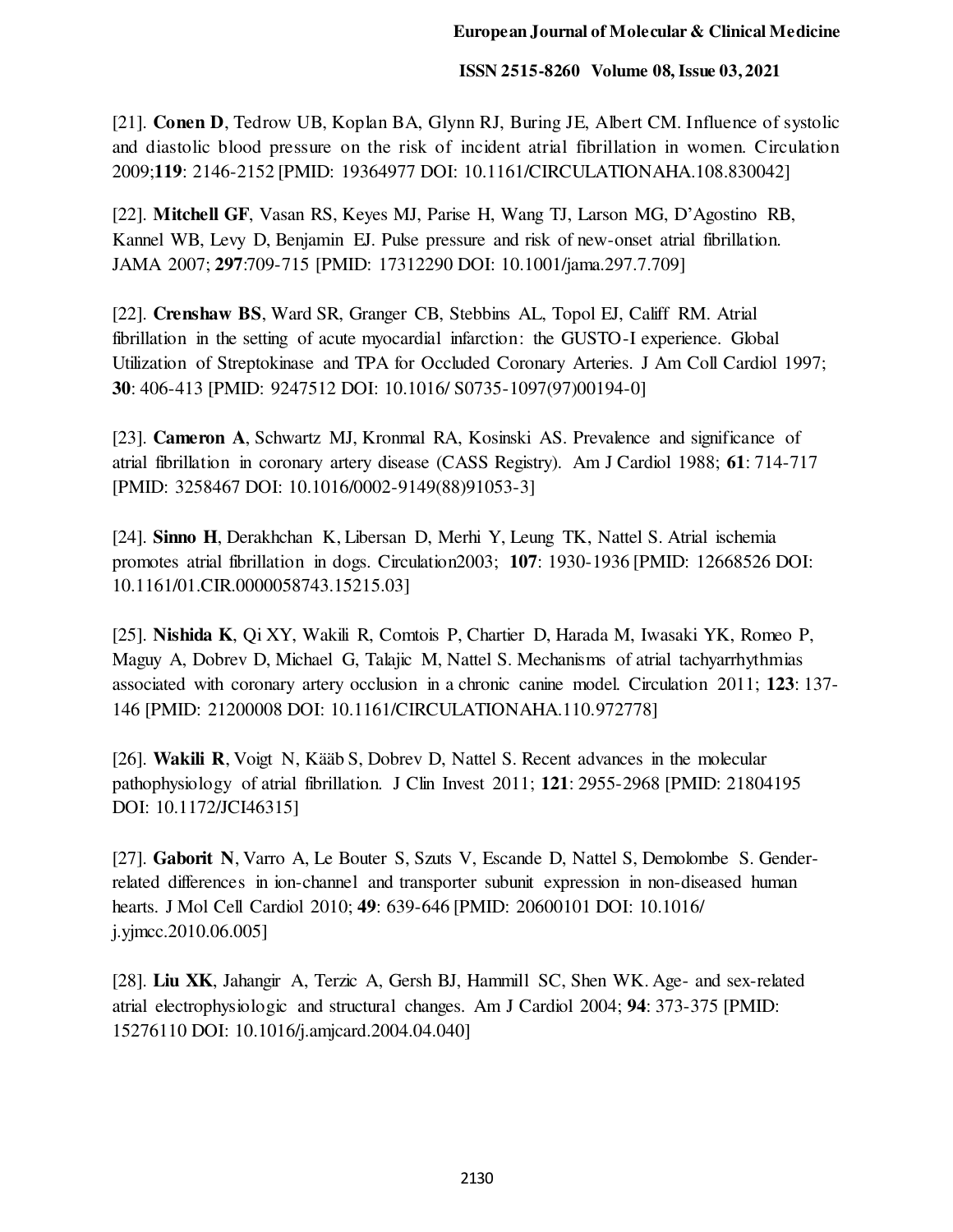[29]. **Nichols GA**, Reinier K, Chugh SS. Independent contribution of diabetes to increased prevalence and incidence of atrial fibrillation. Diabetes Care 2009; **32**: 1851-1856 [PMID: 19794003 DOI: 10.2337/dc09-0939]

[30]. **Kato T**, Yamashita T, Sekiguchi A, Tsuneda T, Sagara K, Takamura M, Kaneko S, Aizawa T, Fu LT. AGEs-RAGE system mediates atrial structural remodeling in the diabetic rat. J Cardiovasc Electrophysiol 2008; **19**: 415-420 [PMID: 18298515 DOI: 10.1111/j.1540- 8167.2007.01037.x]

[31]. **Otake H**, Suzuki H, Honda T, Maruyama Y. Influences of autonomic nervous system on atrial arrhythmogenic substrates and the incidence of atrial fibrillation in diabetic heart. Int Heart J 2009; **50**: 627-641 [PMID: 19809211 DOI: 10.1536/ihj.50.627]

[32]. **Tsang TS**, Gersh BJ, Appleton CP, Tajik AJ, Barnes ME, Bailey KR, Oh JK, Leibson C, Montgomery SC, Seward JB. Left ventricular diastolic dysfunction as a predictor of the first diagnosed nonvalvular atrial fibrillation in 840 elderly men and women. J Am Coll Cardiol 2002; **40**: 1636-1644 [PMID: 12427417 DOI: 10.1016/S0735- 1097(02)02373-2]

[33]. **Houmsse M**, Tyler J, Kalbfleisch S. Supraventricular tachycardia causing heart failure. Curr Opin Cardiol 2011; **26**: 261-269 [PMID: 21460716 DOI: 10.1097/HCO.0b013e328345b010]

[34]. **Cecchi F**, Olivotto I, Montereggi A, Santoro G, Dolara A, Maron BJ. Hypertrophic cardiomyopathy in Tuscany: clinical course and outcome in an unselected regional population. J Am Coll Cardiol1995; **26**: 1529-1536 [PMID: 7594081 DOI: 10.1016/0735-1097(95)00353-3]

[35]. **Olivotto I**, Cecchi F, Casey SA, Dolara A, Traverse JH, Maron BJ. Impact of atrial fibrillation on the clinical course of hypertrophic cardiomyopathy. Circulation 2001; **104**: 2517- 2524 [PMID:

[36]. **Kubo T**, Kitaoka H, Okawa M, Hirota T, Hoshikawa E, Hayato K, Yamasaki N, Matsumura Y, Yabe T, Nishinaga M, Takata J, Doi YL. Clinical profiles of hypertrophic cardiomyopathy with apical phenotype--comparison of pure-apical form and distal-dominant form. Circ J 2009; **73**: 2330-2336 [PMID: 19838003 DOI:10.1253/circj.CJ-09-0438]

[37]. **Doi Y**, Kitaoka H. Hypertrophic cardiomyopathy in the elderly:significance of atrial fibrillation. J Cardiol 2001; **37** Suppl 1: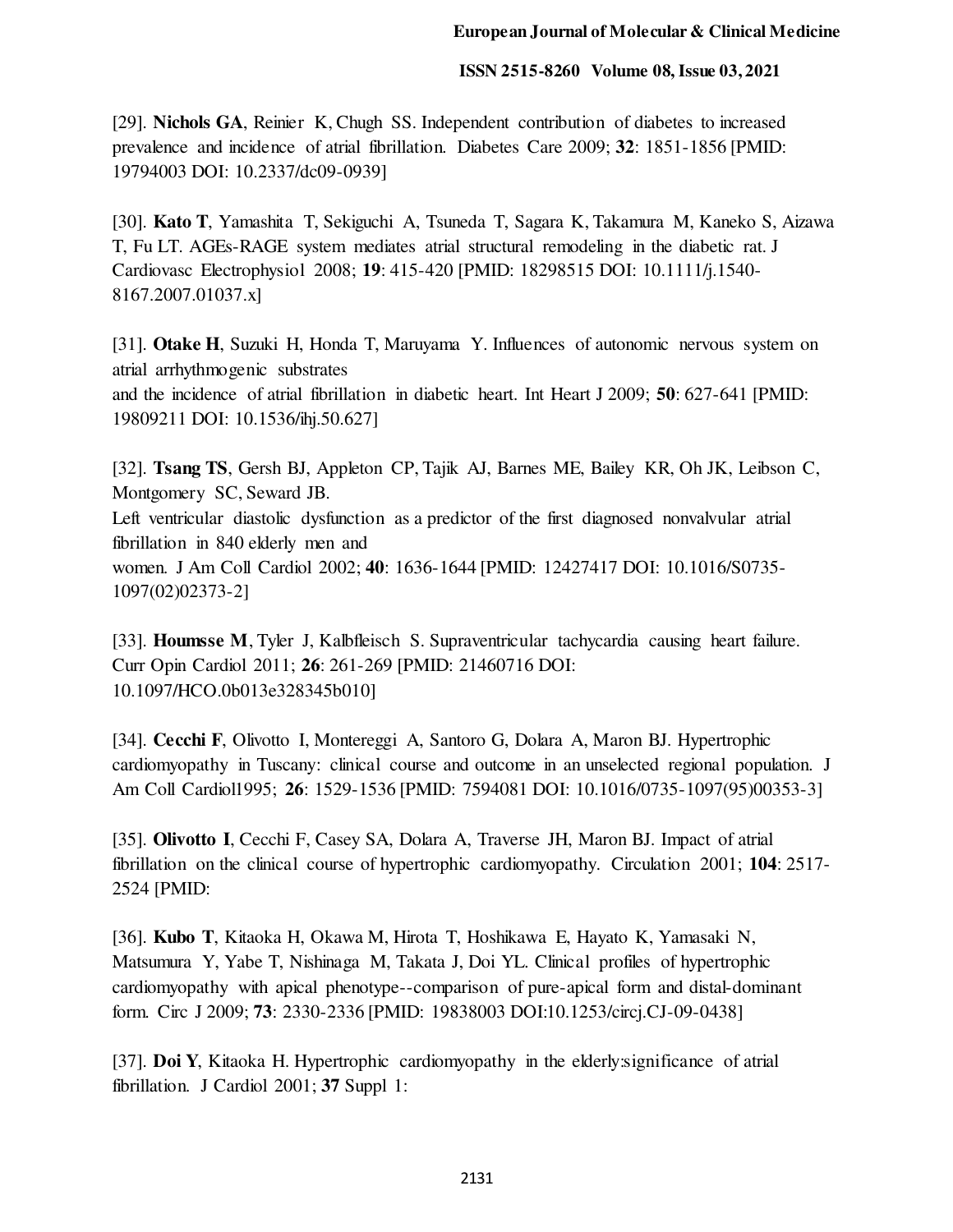133-138 [PMID: 11433817]

[38]. **Kumar KR**, Mandleywala SN, Link MS. Atrial and ventricular arrhythmias in hypertrophic cardiomyopathy. Card Electrophysiol Clin 2015; **7**: 173-186 [PMID: 26002384 DOI: 10.1016/j.ccep. 2015.03.002]

[39]. **Stevenson WG**, Stevenson LW. Atrial fibrillation in heart failure. N Engl J Med 1999; **341**: 910-911 [PMID: 10486424 DOI: 10.1056/NEJM199909163411209]

[40]. **Middlekauff HR**, Stevenson WG, Stevenson LW. Prognostic significance of atrial fibrillation in advanced heart failure. A study of 390 patients. Circulation 1991; **84**: 40-48 [PMID: 2060110 DOI: 10.1161/01.CIR.84.1.40]

[41]. **Wang TJ**, Evans JC, Benjamin EJ, Levy D, LeRoy EC, Vasan RS. Natural history of asymptomatic left ventricular systolic dysfunction in the community. Circulation 2003; **108**: 977-982 [PMID: 12912813 DOI: 10.1161/01.CIR.0000085166.44904.79]

[42]. **Roy D**, Talajic M, Nattel S, Wyse DG, Dorian P, Lee KL, Bourassa MG, Arnold JM, Buxton AE, Camm AJ, Connolly SJ, Dubuc M, Ducharme A, Guerra PG, Hohnloser SH, Lambert J, Le Heuzey JY, O'Hara G, Pedersen OD, Rouleau JL, Singh BN, Stevenson LW, Stevenson WG, Thibault B, Waldo AL; Atrial Fibrillation and Congestive Heart Failure Investigators. Rhythm control versus rate control for atrial fibrillation and heart failure. N EnglJ Med 2008; **358**: 2667-2677 [PMID: 18565859 DOI: 10.1056/ NEJMoa0708789]

[43]. **Sanders P**, Morton JB, Davidson NC, Spence SJ, Vohra JK, Sparks PB, Kalman JM. Electrical remodeling of the atria in congestive heart failure: electrophysiological and electroanatomic mapping in humans. Circulation 2003; **108**: 1461-1468 [PMID: 12952837 DOI: 10.1161/01.CIR.0000090688.49283.67]

[44]. **Haïssaguerre M**, Jaïs P, Shah DC, Takahashi A, Hocini M, Quiniou G, Garrigue S, Le Mouroux A, Le Métayer P, Clémenty

J. Spontaneous initiation of atrial fibrillation by ectopic beats originating in the pulmonary veins. N Engl J Med 1998; **339**:

659-666 [PMID: 9725923 DOI: 10.1056/NEJM199809033391003]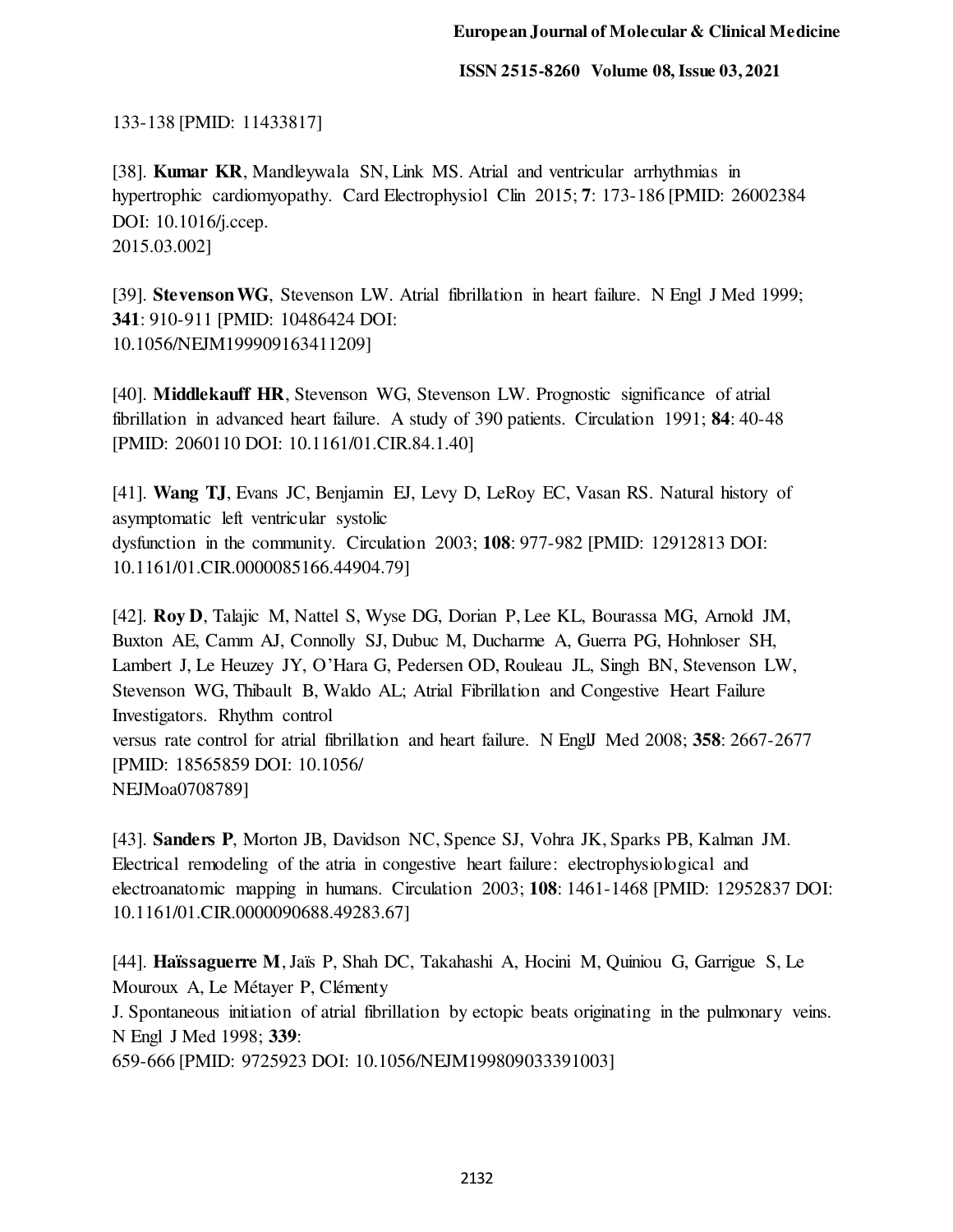[45]. **Narayan SM**, Krummen DE, Shivkumar K, Clopton P, Rappel WJ, Miller JM. Treatment of atrial fibrillation by the ablation of localized sources: CONFIRM (Conventional Ablation for Atrial Fibrillation With or Without Focal Impulse and Rotor Modulation) trial. J Am Coll Cardiol 2012; **60**: 628-636 [PMID: 22818076 DOI: 10.1016/j.jacc.2012.05.022]

[46]. **Elliott P**, Andersson B, Arbustini E, Bilinska Z, Cecchi F, Charron P, Dubourg O, Kühl U, Maisch B, McKenna WJ, Monserrat L, Pankuweit S, Rapezzi C, Seferovic P, Tavazzi L, Keren A. Classification of the cardiomyopathies: a position statement from the European Society Of Cardiology Working Group on Myocardial and Pericardial Diseases. Eur Heart J 2008; **29**: 270- 276 [PMID: 17916581 DOI: 10.1093/eurheartj/ehm342]

[47]. **Biteker M**, Ilhan E, Biteker G, Duman D, Bozkurt B. Delayed recovery in peripartum cardiomyopathy: an indication for longterm follow-up and sustained therapy. Eur J Heart Fail 2012; **14**: 895-901 [PMID: 22588321 DOI: 10.1093/eurjhf/hfs070]

[48]. **Kane A**, Mbaye M, Ndiaye MB, Diao M, Moreira PM, Mboup C, Diop IB, Sarr M, Kane A, Moreau JC, Ba SA. [Evolution and thromboembolic complications of the idiopathic peripartal cardiomyopathy at Dakar University Hospital: forward-looking study about 33 cases]. J Gynecol Obstet Biol Reprod (Paris) 2010;**39**: 484-489 [PMID: 20472372 DOI: 10.1016/j.jgyn.2010.01.008]

[49]. **Isezuo SA**, Abubakar SA. Epidemiologic profile of peripartum cardiomyopathy in a tertiary care hospital. Ethn Dis 2007; **17**: 228-233 [PMID: 17682350]

[50]. **Watanabe H**, Watanabe T, Sasaki S, Nagai K, Roden DM, Aizawa Y. Close bidirectional relationship between chronic kidney disease and atrial fibrillation: the Niigata preventive medicine study. Am Heart J 2009; **158**: 629-636 [PMID: 19781424 DOI: 10.1016/j.ahj.2009.06.031]

[51]. **Guilleminault C**, Conolly SJ, Winkle RA: Cardiac arrhythmia and conduction disturbances during sleep in 400 patients with sleep apnea syndrome. Am J Cardiol 1983; **52**: 490-494 [PMID: 6193700 DOI: 10.1016/0002- 9149(83)90013-9]

[52]. **Gami AS**, Hodge DO, Herges RM, Olson EJ, Nykodym J, Kara T, Somers VK. Obstructive sleep apnea, obesity, and the risk of incident atrial fibrillation. J Am Coll Cardiol 2007; **49**: 565-571 [PMID: 17276180 DOI: 10.1016/j.jacc.2006.08.060]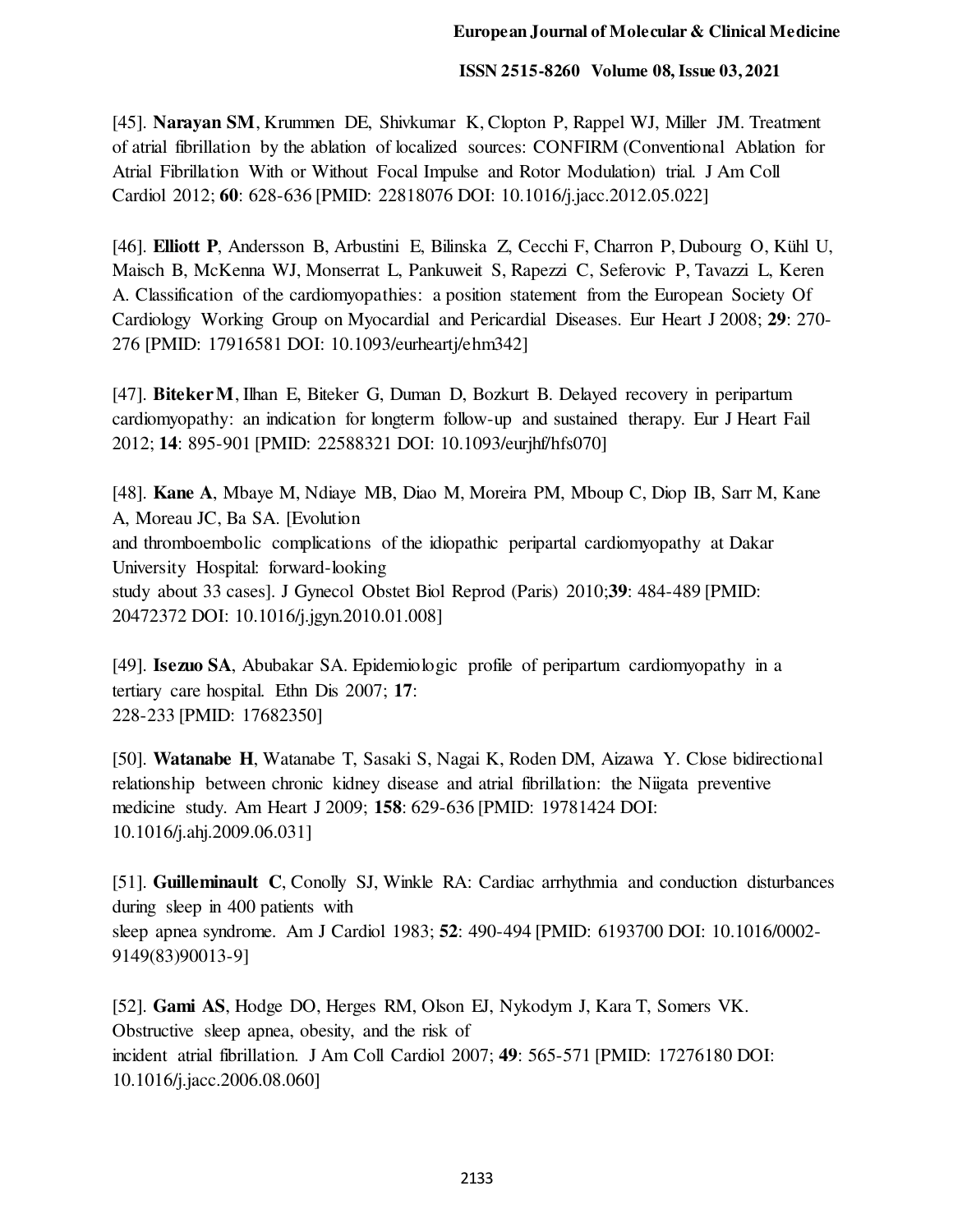[53] **Chobanian AV**, Bakris GL, Black HR, Cushman WC, Green LA, Izzo JL, Jones DW, Materson BJ, Oparil S, Wright JT, Roccella EJ. The Seventh Report of the Joint National Committee on Prevention, Detection, Evaluation, and Treatment of High Blood Pressure: the JNC 7 report. JAMA 2003; **289**: 2560-2572 [PMID: 12748199 DOI: 10.1001/jama.289.19.2560]

[54]. **Somers VK**, Dyken ME, Clary MP, Abboud FM. Sympathetic neural mechanisms in obstructive sleep apnea. J Clin Invest 1995;**96**: 1897-1904 [PMID: 7560081 DOI: 10.1172/JCI118235]

[55]. **Virolainen J**, Ventilä M, Turto H, Kupari M. Effect of negative intrathoracic pressure on left ventricular pressure dynamics and relaxation. J Appl Physiol (1985) 1995; **79**: 455-460 [PMID: 7592202]

[56]. **Liu T**, Li G, Li L, Korantzopoulos P. Association between C-reactive protein and recurrence of atrial fibrillation after successful electrical cardioversion: a meta-analysis. J Am Coll Cardiol 2007; **49**: 1642-1648 [PMID: 17433956 DOI: 10.1016/j.jacc.2006.12.042]

[57]. **Al Chekakie MO**, Welles CC, Metoyer R, Ibrahim A, Shapira AR, Cytron J, Santucci P, Wilber DJ, Akar JG. Pericardial fat isindependently associated with human atrial fibrillation. J Am Coll Cardiol 2010; **56**: 784-788 [PMID: 20797492 DOI: 10.1016/ j.jacc.2010.03.071]

[58]. **Tikoff G**, Schmidt AM, Hecht HH. Atrial fibrillation in atrial septal defect. Arch Intern Med 1968; **121**: 402-405 [PMID: 5645716 DOI: 10.1001/archinte.1968.03640050012003]

[59]. **Stulak JM**, Sharma V, Cannon BC, Ammash N, Schaff HV, Dearani JA. Optimal surgical ablation of atrial tachyarrhythmiasduring correction of Ebstein anomaly. Ann Thorac Surg 2015; **99**: 1700-1705; discussion 1705 [PMID: 25825196 DOI: 10.1016/j.ath oracsur.2015.01.037]

[60]. **Lai YQ**, Li JH, Li JW, Xu SD, Luo Y, Zhang ZG. Concomitant irrigated monopolar radiofrequency ablation of atrial fibrillationin adults with congenital heart disease. Interact Cardiovasc Thorac Surg 2008; **7**: 80-82 [PMID: 18024493 DOI: 10.1510/icvts.2007.165225]

[61]. **Woeber KA**. Thyrotoxicosis and the heart. N Engl J Med 1992; **327**: 94-98 [PMID: 1603141 DOI: 10.1056/NEJM199207093270206]

[62]. **Frost L**, Vestergaard P, Mosekilde L. Hyperthyroidism and risk of atrial fibrillation or flutter: a population-based study. Arch Intern Med 2004; **164**: 1675-1678 [PMID: 15302638 DOI: 10.1001/archinte.164.15.1675]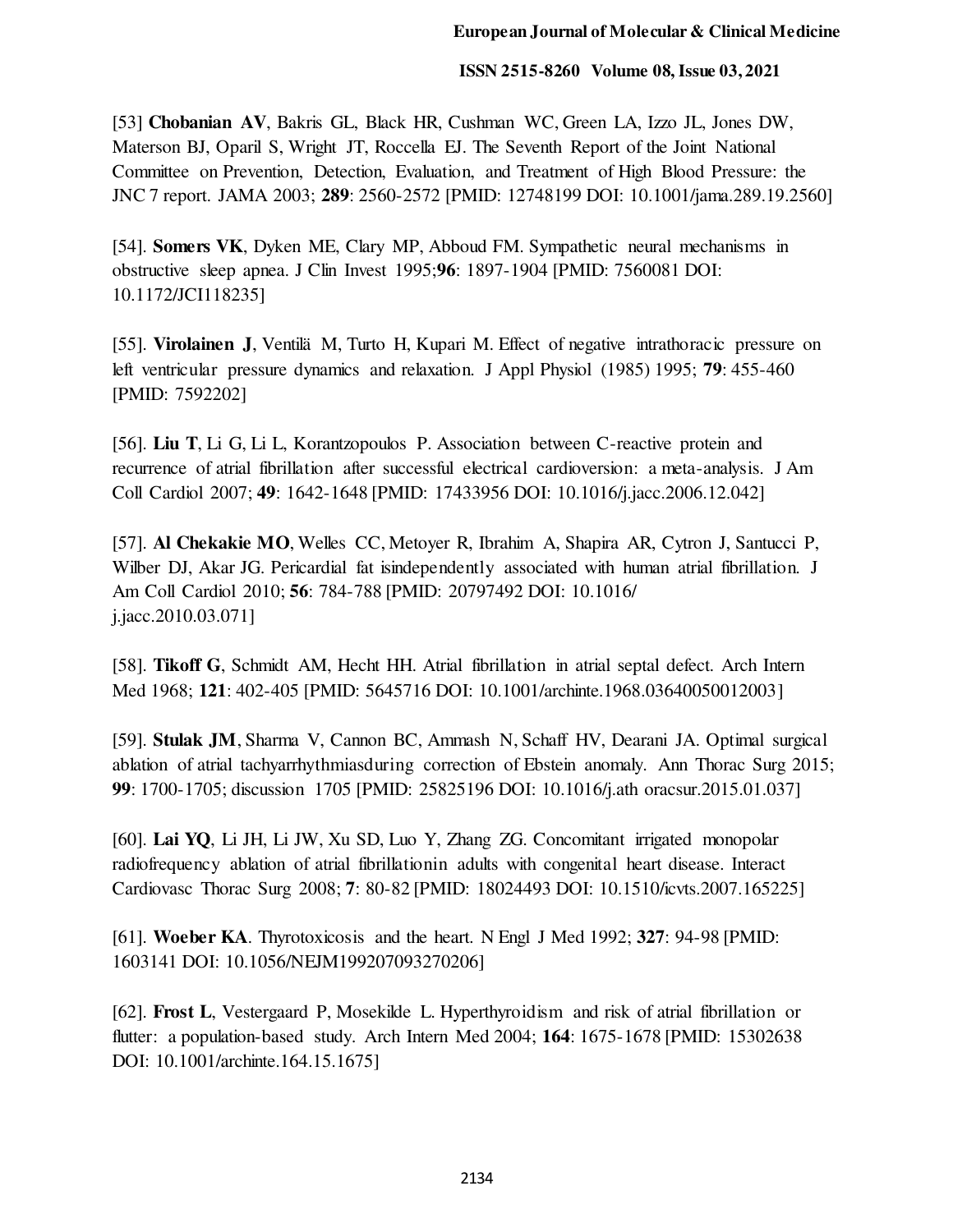[63]. **Arnsdorf MF**, Childers RW. Atrial electrophysiology in experimental hyperthyroidism in rabbits. Circ Res 1970; **26**: 575-581[PMID: 4191904 DOI: 10.1161/01.RES.26.5.575]

[64]. **Chen YC**, Chen SA, Chen YJ, Chang MS, Chan P, Lin CI. Effects of thyroid hormone on the arrhythmogenic activity of pulmonary vein cardiomyocytes. J Am Coll Cardiol 2002; **39**: 366-372 [PMID: 11788233 DOI: 10.1016/S0735-1097(01)01731-4]

[65]. **Sawin CT**, Geller A, Wolf PA, Belanger AJ, Baker E, Bacharach P, Wilson PW, Benjamin EJ, D'Agostino RB. Low serum thyrotropin concentrations as a risk factor for atrial fibrillation in older persons. N Engl J Med 1994; **331**: 1249-1252 [PMID: 7935681 DOI:10.1056/NEJM199411103311901]

[66]. **Auer J**, Scheibner P, Mische T, Langsteger W, Eber O, Eber B.Subclinical hyperthyroidism as a risk factor for atrial fibrillation.Am Heart J 2001; **142**: 838-842 [PMID: 11685172 DOI: 10.1067/ mhj.2001.119370]

[67]. **Camm AJ**, Kirchhof P, Lip GY, Schotten U, Savelieva I, Ernst S, Van Gelder IC, Al-Attar N, Hindricks G, Prendergast B,Heidbuchel H, Alfieri O, Angelini A, Atar D, Colonna P, De Caterina R, De Sutter J, Goette A, Gorenek B, Heldal M, HohloserSH, Kolh P, Le Heuzey JY, Ponikowski P, Rutten FH. Guidelines for the management of atrial fibrillation: the Task Force for theManagement of Atrial Fibrillation of the European Society of Cardiology (ESC). Eur Heart J 2010; **31**: 2369-2429 [PMID:20802247 DOI: 10.1093/eurheartj/ehq278]

[68]. **Goldhaber SZ**, Visani L, De Rosa M. Acute pulmonary embolism: clinical outcomes in the International Cooperative Pulmonary Embolism Registry (ICOPER) Lancet 1999; **353**: 1386- 1389 [PMID: 10227218 DOI: 10.1016/S0140-6736(98)07534-5]

[69]. **Buch P**, Friberg J, Scharling H, Lange P, Prescott E. Reduced lung function and risk of atrial fibrillation in the Copenhagen City Heart Study. Eur Respir J 2003; **21**: 1012-1016 [PMID: 12797497 DOI:10.1183/09031936.03.00051502]

[70]. **Morgera T**, Di Lenarda A, Dreas L, Pinamonti B, Humar F, Bussani R, Silvestri F, Chersevani D, Camerini F. Electrocardiography of myocarditis revisited: clinical and prognostic significance of electrocardiographic changes. Am Heart J 1992; **124**: 455-467 [PMID: 1636589 DOI: 10.1016/0002-8703(92)90613-Z]

[71]. **Spodick DH**. Arrhythmias during acute pericarditis. A prospective study of 100 consecutive cases. JAMA 1976; **235**: 39-41 [PMID:945999 DOI: 10.1001/jama.1976.03260270025020]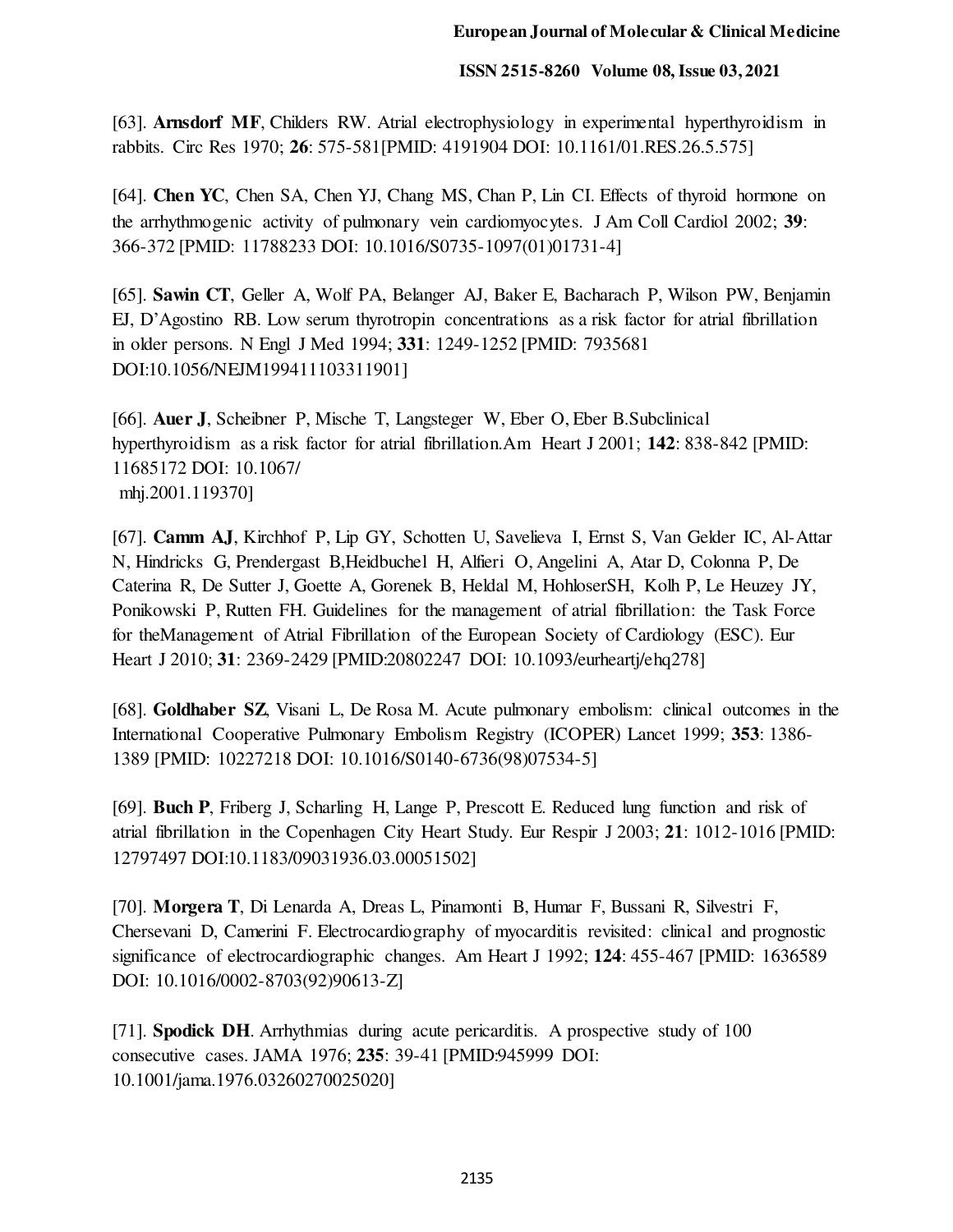[72]. **Khan AM**, Lubitz SA, Sullivan LM, Sun JX, Levy D, Vasan RS, Magnani JW, Ellinor PT, Benjamin EJ, Wang TJ. Low serum magnesium and the development of atrial fibrillation in the community: the Framingham Heart Study. Circulation 2013; **127**: 33-38 [PMID:23172839 DOI: 10.1161/CIRCULATIONAHA.111.082511]

[73]. **Larsson SC**, Drca N, Wolk A. Alcohol consumption and risk of atrial fibrillation: a prospective study and dose-response metaanalysis.J Am Coll Cardiol 2014; **64**: 281-289 [PMID: 25034065DOI: 10.1016/j.jacc.2014.03.048]

[74]. **Pires LA**, Wagshal AB, Lancey R, Huang SK. Arrhythmias and conduction disturbances after coronary artery bypass graft surgery: epidemiology, management, and prognosis. Am Heart J 1995; **129**: 799-808 [PMID: 7900634 DOI: 10.1016/0002-8703(95)90332-1]

[75]/ **de Vos CB**, Pisters R, Nieuwlaat R, Prins MH, Tieleman RG, Coelen RJ, van den Heijkant AC, Allessie MA, Crijns HJ. Progression from paroxysmal to persistent atrial fibrillation clinical correlates and prognosis. J Am Coll Cardiol 2010; **55**: 725-731[PMID: 20170808 DOI: 10.1016/j.jacc.2009.11.040]

[76]. **Malik S**, Hicks WJ, Schultz L, Penstone P, Gardner J, Katramados AM, Russman AN, Mitsias P, Silver B. Development of a scoring system for atrial fibrillation in acute stroke and transient ischemic attack patients: the LADS scoring system. J Neurol Sci 2011; **301**: 27-30 [PMID: 21130468 DOI: 10.1016/j.jns.2010.11.011]

[77]. **Letsas KP**, Efremidis M, Giannopoulos G, Deftereos S, Lioni L, Korantzopoulos P, Vlachos K, Xydonas S, Kossyvakis C, Sideris A. CHADS2 and CHA2DS2-VASc scores as predictors of left atrial ablation outcomes for paroxysmal atrial fibrillation. Europace 2014; **16**: 202-207 [PMID: 23813452 DOI: 10.1093/europace/ eut210]

[78]. **Bruins P**, te Velthuis H, Yazdanbakhsh AP, Jansen PG, van Hardevelt FW, de Beaumont EM, Wildevuur CR, Eijsman L,

Trouwborst A, Hack CE. Activation of the complement system during and after cardiopulmonary bypass surgery: postsurgeryactivation involves C-reactive protein and is associated with postoperative arrhythmia. Circulation 1997; **96**: 3542-3548 [PMID:9396453 DOI: 10.1161/01.CIR.96.10.3542]

[79]. **Chung MK**, Martin DO, Sprecher D, Wazni O, Kanderian A, Carnes CA, Bauer JA, Tchou PJ, Niebauer MJ, Natale A, VanWagoner DR. C-reactive protein elevation in patients with atrial arrhythmias: inflammatory mechanisms and persistence of atrialfibrillation. Circulation 2001; **104**: 2886-2891 [PMID: 11739301 DOI: 10.1161/hc4901.101760]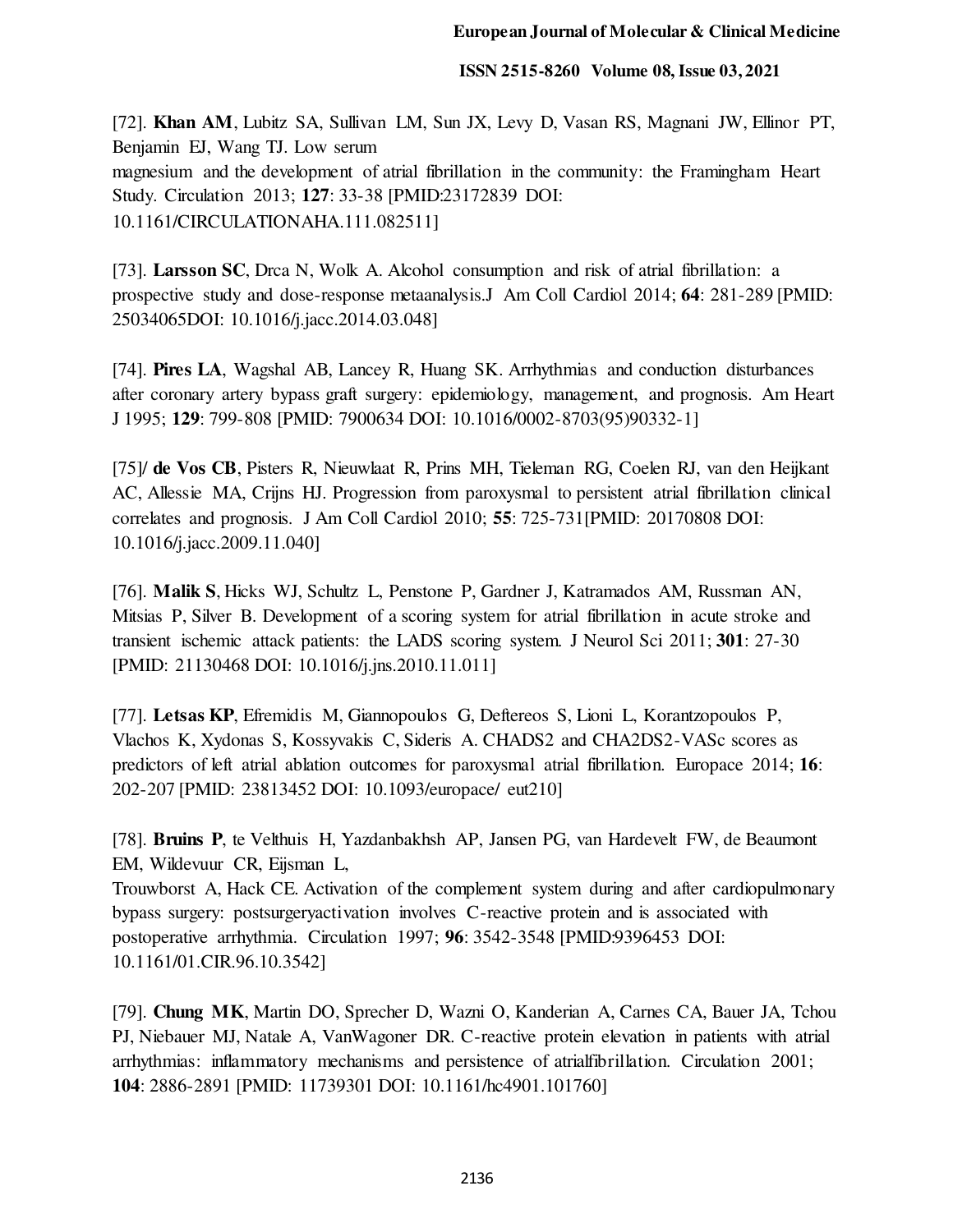[80]. **Conway DS**, Buggins P, Hughes E, Lip GY. Predictive value of indexes of inflammation and hypercoagulability on success of cardioversion of persistent atrial fibrillation. Am J Cardiol 2004; **94**:508-510 [PMID: 15325942 DOI: 10.1016/j.amjcard.2004.04.070]

[81]. **Asselbergs FW**, van den Berg MP, Diercks GF, van Gilst WH, van Veldhuisen DJ. Creactive protein and microalbuminuria are associated with atrial fibrillation. Int J Cardiol 2005; **98**: 73-77 [PMID: 15676170 DOI: 10.1016/j.ijcard.2003.12.028]

[82]. **Korantzopoulos P**, Kolettis TM, Kountouris E, Siogas K, Goudevenos JA. Variation of inflammatory indexes after electricalcardioversion of persistent atrial fibrillation. Is there an association with early recurrence rates? Int J Clin Pract 2005; **59**: 881-885[PMID: 16033606 DOI: 10.1111/j.1368-5031.2005.00569.x]

[83]. **Gaudino M**, Andreotti F, Zamparelli R, Di Castelnuovo A, Nasso G, Burzotta F, Iacoviello L, Donati MB, Schiavello R, Maseri A, Possati G. The -174G/C interleukin-6 polymorphism influences postoperative interleukin-6 levels and postoperative atrialfibrillation. Is atrial fibrillation an inflammatory complication? Circulation 2003; **108** Suppl 1: II195-II199 [PMID: 12970232DOI: 10.1161/01.cir.0000087441.48566.0d]

[84]. **Hijazi Z**, Oldgren J, Andersson U, Connolly SJ, Ezekowitz MD, Hohnloser SH, Reilly PA, Vinereanu D, Siegbahn A, Yusuf S,Wallentin L. Cardiac biomarkers are associated with an increased risk of stroke and death in patients with atrial fibrillation: aRandomized Evaluation of Long-term Anticoagulation Therapy RE-LY) substudy. Circulation 2012; **125**: 1605-1616 [PMID:22374183 DOI: 10.1161/CIRCULATIONAHA.111.038729]

[85]. **Hohnloser SH**, Hijazi Z, Thomas L, Alexander JH, Amerena J, Hanna M, Keltai M, Lanas F, Lopes RD, Lopez-Sendon J,Granger CB, Wallentin L. Efficacy of apixaban when compared with warfarin in relation to renal function in patients with atrial fibrillation: insights from the ARISTOTLE trial. Eur Heart J 2012; **33**: 2821-2830 [PMID: 22933567 DOI:10.1093/eurheartj/ehs274]

[86]. **Ellinor PT**, Low AF, Patton KK, Shea MA, Macrae CA. Discordant atrial natriuretic peptide and brain natriuretic peptidelevels in lone atrial fibrillation. J Am Coll Cardiol 2005; **45**: 82-86 [PMID: 15629379 DOI: 10.1016/j.jacc.2004.09.045]

[87]. **Jourdain P**, Bellorini M, Funck F, Fulla Y, Guillard N, Loiret J, Thebault B, Sadeg N, Desnos M. Short-term effects of sinus rhythm restoration in patients with lone atrial fibrillation: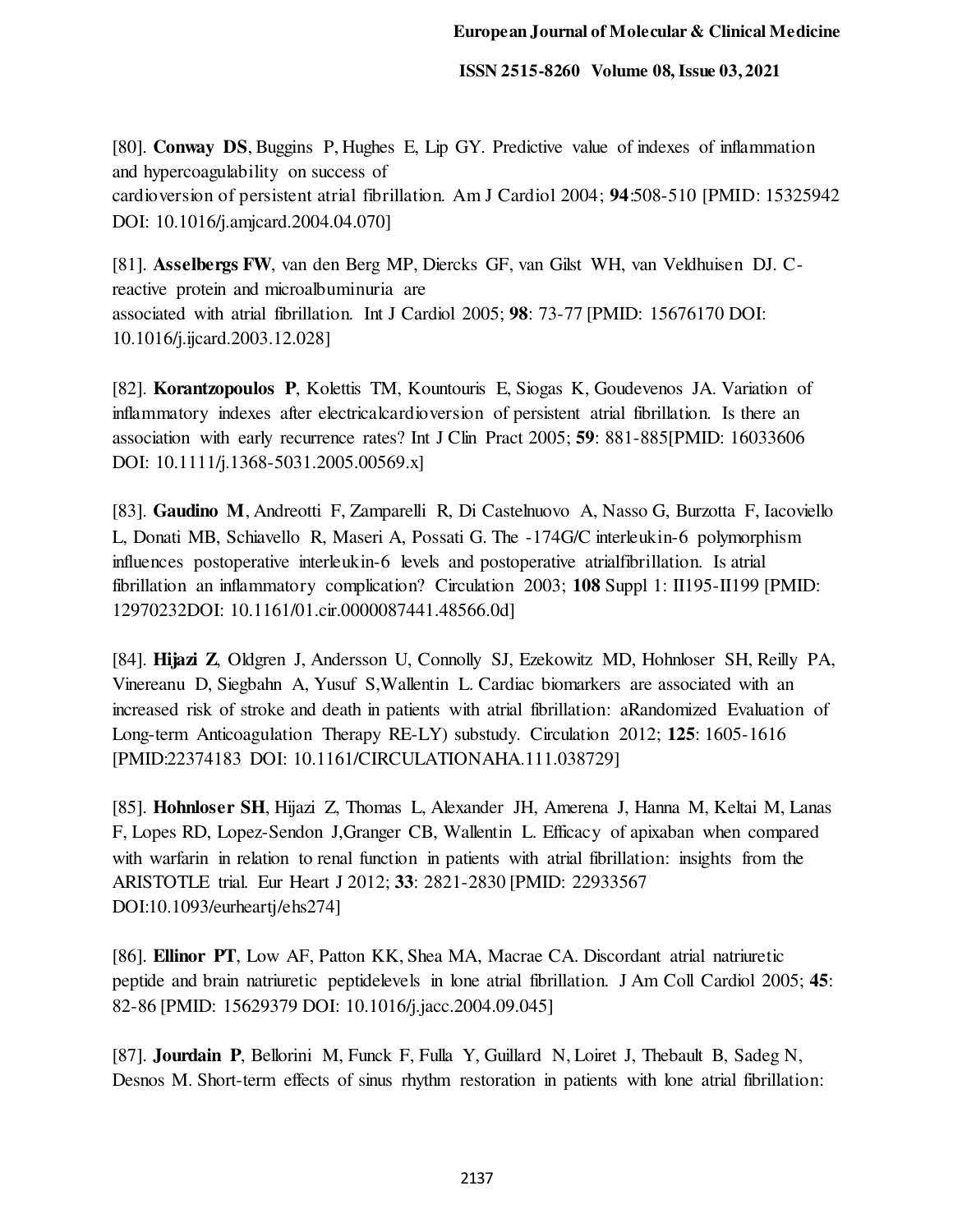a hormonal study. Eur J Heart Fail 2002; **4**: 263-267 [PMID: 12034150 DOI: 10.1016/S1388- 9842(02)00004-1]

[88]. **Patton KK**, Ellinor PT, Heckbert SR, Christenson RH, DeFilippi C, Gottdiener JS, Kronmal RA. N-terminal pro-B-type natriuretic peptide is a major predictor of the development of atrial fibrillation: the Cardiovascular Health Study. Circulation 2009; **120**: 1768-1774 [PMID: 19841297 DOI: 10.1161/CIRCULATIONAHA.109.873265]

[89]. **Christersson C**, Wallentin L, Andersson U, Alexander JH, Ansell J, De Caterina R, Gersh BJ, Granger CB, Hanna M, Horowitz JD, Huber K, Husted S, Hylek EM, Lopes RD, Siegbahn A. D-dimer and risk of thromboembolic and bleeding events in patients with atrial fibrillation--observations from the ARISTOTLE trial. J Thromb Haemost 2014; **12**: 1401- 1412 [PMID: 24942912 DOI:10.1111/jth.12638]

[90]. **Okçün B**, Yigit Z, Küçükoglu MS, Mutlu H, Sansoy V, Güzelsoy D, Uner S. Predictors for maintenance of sinus rhythm aftercardioversion in patients with nonvalvular atrial fibrillation. Echocardiography 2002; **19**: 351-357 [PMID: 12174197 DOI:10.1046/j.1540- 8175.2002.00351.x]

[91]. **Olshansky B**, Heller EN, Mitchell LB, Chandler M, Slater W, Green M, Brodsky M, Barrell P, Greene HL. Are transthoracicechocardiographic parameters associated with atrial fibrillation recurrence or stroke? Results from the Atrial Fibrillation Follow-Up Investigation of Rhythm Management (AFFIRM) study. J Am Coll Cardiol 2005; **45**: 2026-2033 [PMID: 15963405 DOI: 10.1016/j.jacc.2005.03.020]

[92]. **Li C**, Ding X, Zhang J, Zhou C, Chen Y, Rao L. Does the E/e' index predict the maintenance of sinus rhythm after catheter ablation of atrial fibrillation? Echocardiography 2010; **27**: 630-636 [PMID: 20412266 DOI: 10.1111/j.1540-8175.2009.01123]

[93]. **Shaikh AY**, Maan A, Khan UA, Aurigemma GP, Hill JC, Kane JL, Tighe DA, Mick E, McManus DD. Speckle echocardiographic left atrial strain and stiffness index as predictors of maintenance of sinus rhythm after cardioversion for atrial fibrillation: a prospective study. Cardiovasc Ultrasound 2012; **10**: 48 [PMID: 23199055 DOI: 10.1186/1476-7120-10-48]

[94]. **Vergara GR**, Marrouche NF. Tailored management of atrial fibrillation using a LGE-MRI based model: from the clinic to theelectrophysiology laboratory. J Cardiovasc Electrophysiol 2011; **22**: 481-487 [PMID: 21044212 DOI: 10.1111/j.1540-8167.2010.01941]

[95]. **Marrouche NF**, Wilber D, Hindricks G, Jais P, Akoum N, Marchlinski F, Kholmovski E, Burgon N, Hu N, Mont L, Deneke T,Duytschaever M, Neumann T, Mansour M, Mahnkopf C, Herweg B, Daoud E, Wissner E, Bansmann P, Brachmann J. Associationof atrial tissue fibrosis